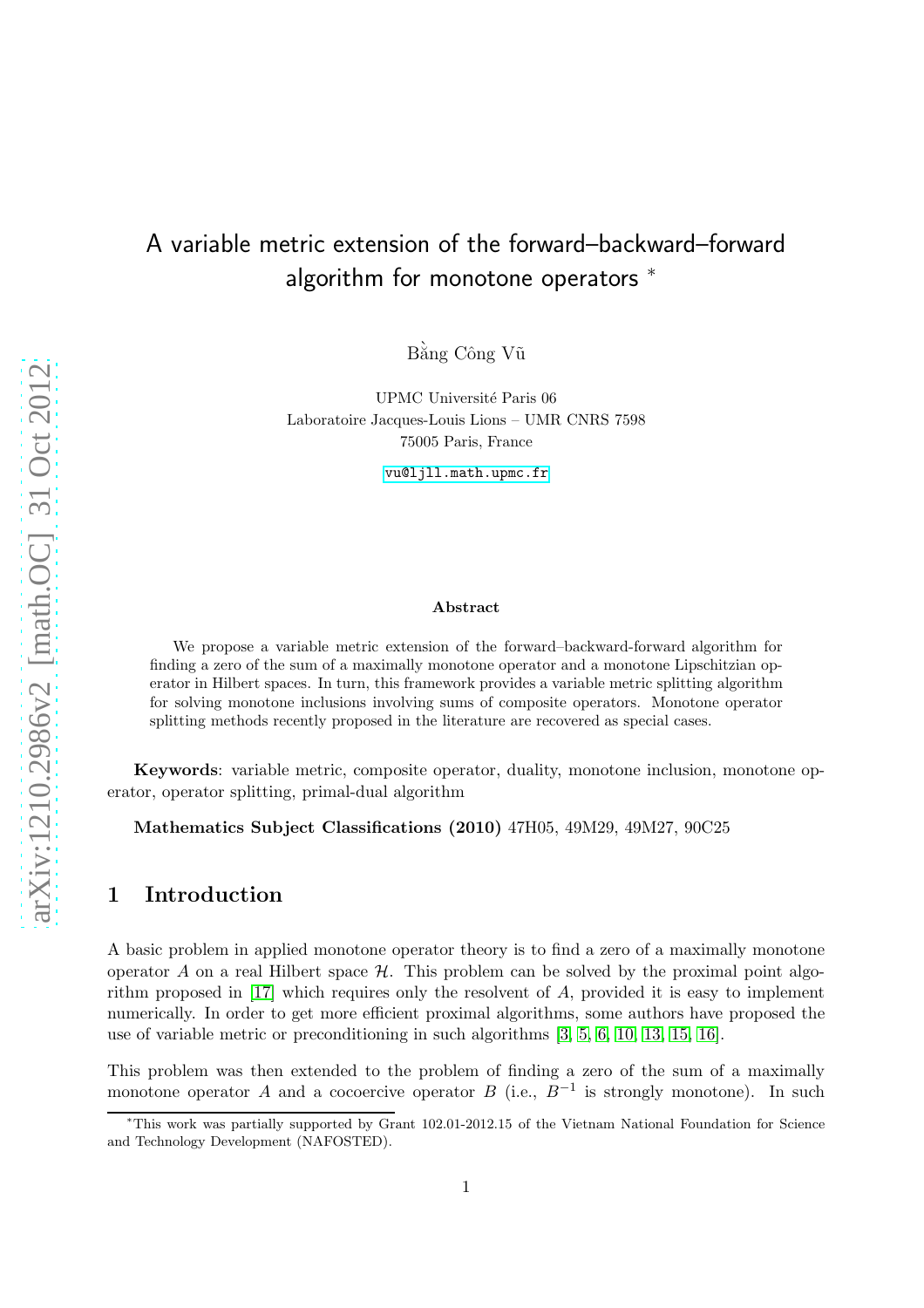instances, the forward-backward splitting algorithm [\[1,](#page-12-6) [8,](#page-12-7) [12,](#page-12-8) [18\]](#page-13-2) can be used. Recently, this algorithm has been investigated in the context of variable metric  $[11]$ . In the case when B is only Lipschitzian and not cocoercive, the problem can be solved by the forward-backward-forward splitting algorithm [\[4,](#page-12-10) [19\]](#page-13-3). New applications of this basic algorithm to more complex monotone inclusions are presented in [\[4,](#page-12-10) [9\]](#page-12-11).

In the present paper, we propose a variable metric version of the forward-backward-forward splitting algorithm. In Section [2,](#page-1-0) we recall notation and background on convex analysis and monotone operator theory. In Section [3,](#page-2-0) we present our variable metric forward-backward-forward splitting algorithm. In Section [4,](#page-7-0) the results of Section [3](#page-2-0) are used to develop a variable metric primal–dual algorithm for solving the type of composite inclusions considered in [\[9\]](#page-12-11).

#### <span id="page-1-0"></span>2 Notation and background

Throughout, H, G, and  $(G_i)_{1\leq i\leq m}$  are real Hilbert spaces. Their scalar products and associated norms are respectively denoted by  $\langle \cdot | \cdot \rangle$  and  $\| \cdot \|$ . We denote by  $\mathcal{B}(\mathcal{H}, \mathcal{G})$  the space of bounded linear operators from H to G. The adjoint of  $L \in \mathcal{B}(\mathcal{H}, \mathcal{G})$  is denoted by  $L^*$ . We set  $\mathcal{B}(\mathcal{H}) =$  $\mathcal{B}(\mathcal{H}, \mathcal{H})$ . The symbols  $\rightarrow$  and  $\rightarrow$  denote respectively weak and strong convergence, and Id denotes the identity operator, and  $B(x; \rho)$  denotes the closed ball of center  $x \in \mathcal{H}$  and radius  $\rho \in [0, +\infty[$ . The interior of  $C \subset \mathcal{H}$  is denoted by int C. We denote by  $\ell^1_+(\mathbb{N})$  the set of summable sequences in  $[0, +\infty[$ .

Let  $M_1$  and  $M_2$  be self-adjoint operators in  $\mathcal{B}(\mathcal{H})$ , we write  $M_1 \succcurlyeq M_2$  if and only if  $(\forall x \in$ H)  $\langle M_1x | x \rangle \ge \langle M_2x | x \rangle$ . Let  $\alpha \in ]0, +\infty[$ . We set

$$
\mathcal{P}_{\alpha}(\mathcal{H}) = \{ M \in \mathcal{B}(\mathcal{H}) \mid M^* = M \text{ and } M \succcurlyeq \alpha \operatorname{Id} \}.
$$
\n(2.1)

Moreover, for every  $M \in \mathcal{P}_{\alpha}(\mathcal{H})$ , we define respectively a scalar product and a norm by

$$
(\forall x \in \mathcal{H})(\forall y \in \mathcal{H}) \quad \langle x \mid y \rangle_M = \langle Mx \mid y \rangle \quad \text{and} \quad ||x||_M = \sqrt{\langle Mx \mid x \rangle}.
$$
 (2.2)

Let  $A: \mathcal{H} \to 2^{\mathcal{H}}$  be a set-valued operator. The domain is dom  $A = \{x \in \mathcal{H} \mid Ax \neq \emptyset\}$ , and the graph of A is gra  $A = \{(x, u) \in \mathcal{H} \times \mathcal{H} \mid u \in Ax\}$ . The set of zeros of A is zer  $A = \{x \in \mathcal{H} \mid x \in \mathcal{H} \mid u \in Ax\}$ .  $0 \in Ax$ , and the range of A is  $\text{ran } A = \{u \in \mathcal{H} \mid (\exists x \in \mathcal{H}) u \in Ax\}.$  The inverse of A is  $A^{-1}$ :  $\mathcal{H} \mapsto 2^{\mathcal{H}}$ :  $u \mapsto \{x \in \mathcal{H} \mid u \in Ax\}$ , and the resolvent of A is

$$
J_A = (\text{Id} + A)^{-1}.
$$
\n(2.3)

Moreover, A is monotone if

$$
(\forall (x, y) \in \mathcal{H} \times \mathcal{H})(\forall (u, v) \in Ax \times Ay) \quad \langle x - y | u - v \rangle \ge 0,
$$
\n
$$
(2.4)
$$

and maximally monotone if it is monotone and there exists no monotone operator  $B: \mathcal{H} \to 2^{\mathcal{H}}$ such that gra  $A \subset \text{gra } B$  and  $A \neq B$ . We say that A is uniformly monotone at  $x \in \text{dom } A$  if there exists an increasing function  $\phi_A: [0, +\infty] \to [0, +\infty]$  vanishing only at 0 such that

$$
(\forall u \in Ax)(\forall (y, v) \in \text{gra } A) \quad \langle x - y | u - v \rangle \ge \phi_A(||x - y||). \tag{2.5}
$$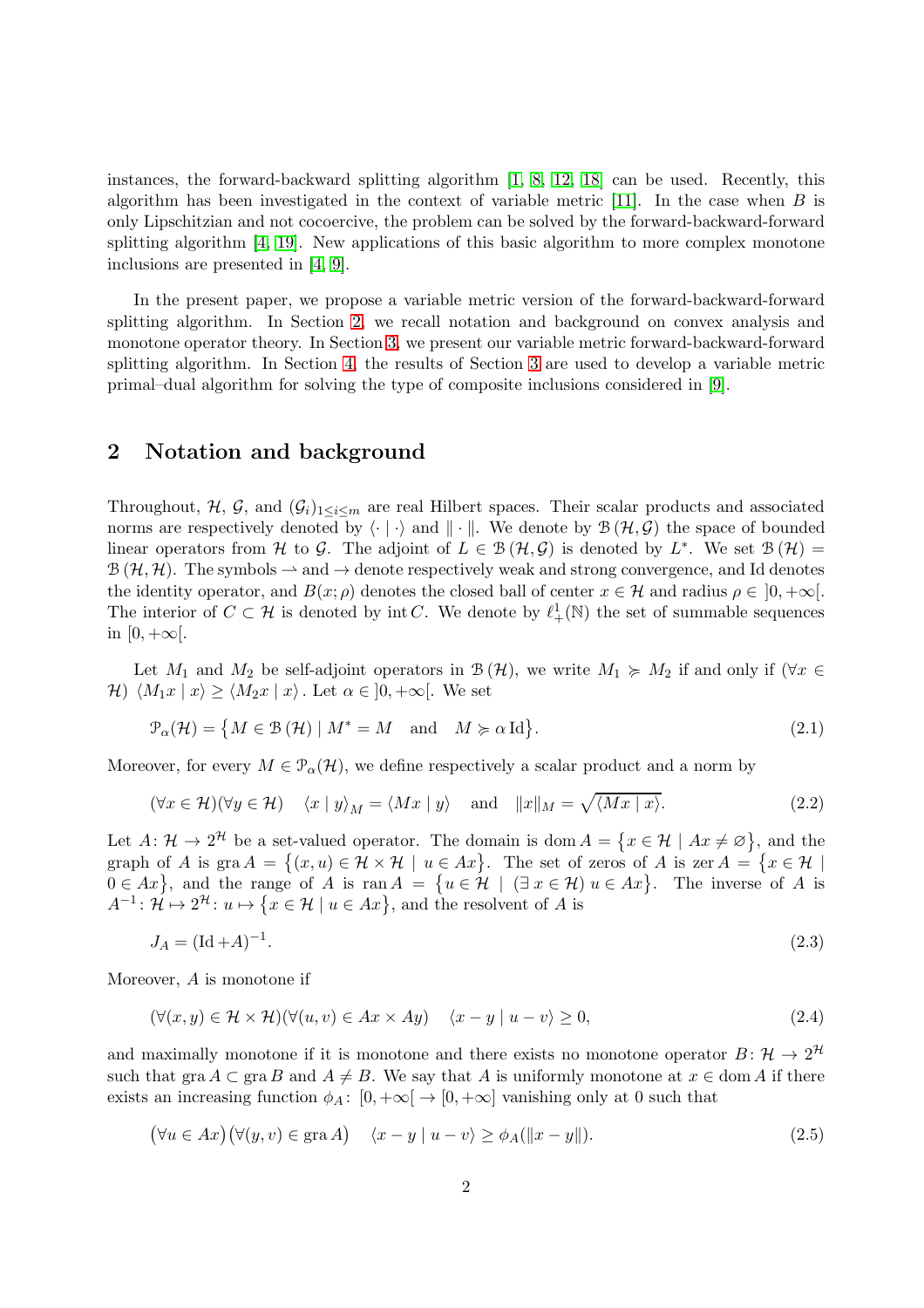### <span id="page-2-0"></span>3 Variable metric forward-backward-forward splitting algorithm

The forward-backward-forward splitting algorithm was first proposed in [\[19\]](#page-13-3) to solve inclusion involving the sum of a maximally monotone operator and a monotone Lipschitzian operator. In [\[4\]](#page-12-10), it was revisited to include computational errors. Below, we extend it to a variable metric setting.

<span id="page-2-11"></span>**Theorem 3.1** Let  $\mathcal{K}$  be a real Hilbert space with the scalar product  $\langle \langle \langle \cdot | \cdot \rangle \rangle \rangle$  and the associated *norm*  $|||| \cdot ||||$ *. Let*  $\alpha$  *and*  $\beta$  *be in*  $]0, +\infty[$ *, let*  $(\eta_n)_{n \in \mathbb{N}}$  *be a sequence in*  $\ell^1_+(\mathbb{N})$ *, and let*  $(\mathbf{U}_n)_{n \in \mathbb{N}}$  *be a sequence in* B (K) *such that*

<span id="page-2-1"></span>
$$
\mu = \sup_{n \in \mathbb{N}} ||\mathbf{U}_n|| < +\infty \quad and \quad (1 + \eta_n)\mathbf{U}_{n+1} \succcurlyeq \mathbf{U}_n \in \mathcal{P}_\alpha(\mathcal{K}). \tag{3.1}
$$

Let  $A: \mathcal{K} \to 2^{\mathcal{K}}$  be maximally monotone, let  $B: \mathcal{K} \to \mathcal{K}$  be a monotone and  $\beta$ *-Lipschitzian operator on*  $\mathcal K$  *such that*  $\text{zer}(A + B) \neq \emptyset$ *. Let*  $(a_n)_{n \in \mathbb N}$ *,*  $(b_n)_{n \in \mathbb N}$ *, and*  $(c_n)_{n \in \mathbb N}$  *be absolutely summable sequences in*  $\mathcal{K}$ *. Let*  $x_0 \in \mathcal{K}$ *, let*  $\varepsilon \in [0, 1/(\beta\mu + 1)]$ *, let*  $(\gamma_n)_{n \in \mathbb{N}}$  *be a sequence in*  $[\varepsilon,(1-\varepsilon)/(\beta\mu)]$ *, and set* 

<span id="page-2-2"></span>
$$
(\forall n \in \mathbb{N}) \qquad \begin{cases} \n\boldsymbol{y}_n = \boldsymbol{x}_n - \gamma_n \boldsymbol{U}_n (\boldsymbol{B} \boldsymbol{x}_n + \boldsymbol{a}_n) \\ \n\boldsymbol{p}_n = \boldsymbol{J}_{\gamma_n \boldsymbol{U}_n \boldsymbol{A}} \boldsymbol{y}_n + \boldsymbol{b}_n \\ \n\boldsymbol{q}_n = \boldsymbol{p}_n - \gamma_n \boldsymbol{U}_n (\boldsymbol{B} \boldsymbol{p}_n + \boldsymbol{c}_n) \\ \n\boldsymbol{x}_{n+1} = \boldsymbol{x}_n - \boldsymbol{y}_n + \boldsymbol{q}_n. \n\end{cases} \tag{3.2}
$$

<span id="page-2-5"></span>*Then the following hold for some*  $\overline{x} \in \text{zer}(A + B)$ *.* 

- <span id="page-2-6"></span>(i)  $\sum_{n\in\mathbb{N}}||||x_n - p_n||||^2 < +\infty$  and  $\sum_{n\in\mathbb{N}}||||y_n - q_n||||^2 < +\infty$ .
- (ii)  $x_n \rightharpoonup \overline{x}$  and  $p_n \rightharpoonup \overline{x}$ .
- <span id="page-2-10"></span><span id="page-2-9"></span><span id="page-2-8"></span><span id="page-2-7"></span>(iii) *Suppose that one of the following is satisfied:*
	- (a)  $\lim_{n \to \infty} d_{\text{zer}}(A+B)(x_n) = 0.$
	- (b)  $\mathbf{A} + \mathbf{B}$  *is demiregular (see [\[1,](#page-12-6) Definition 2.3]) at*  $\overline{\mathbf{x}}$ *.*
	- (c) **A** or **B** is uniformly monotone at  $\overline{x}$ .
	- (d) int zer $(\mathbf{A} + \mathbf{B}) \neq \emptyset$  and there exists  $(\nu_n)_{n \in \mathbb{N}} \in \ell^1_+(\mathbb{N})$  such that  $(\forall n \in \mathbb{N})$   $(1 + \nu_n)U_n \succeq$  $\boldsymbol{U}_{n+1}$ .

Then 
$$
x_n \to \overline{x}
$$
 and  $p_n \to \overline{x}$ .

*Proof.* It follows from [\[11,](#page-12-9) Lemma 3.7] that the sequences  $(x_n)_{n\in\mathbb{N}}$ ,  $(y_n)_{n\in\mathbb{N}}$ ,  $(p_n)_{n\in\mathbb{N}}$  and  $(q_n)_{n\in\mathbb{N}}$ are well defined. Moreover, using [\[10,](#page-12-3) Lemma  $2.1(i)(ii)$ ] and  $(3.1)$ , we obtain

<span id="page-2-3"></span>
$$
(\forall (z_n)_{n\in\mathbb{N}}\in\mathcal{K}^{\mathbb{N}})\quad\sum_{n\in\mathbb{N}}||||z_n||||<+\infty\quad\Leftrightarrow\quad\sum_{n\in\mathbb{N}}||||z_n||||_{U_n^{-1}}<+\infty\tag{3.3}
$$

and

<span id="page-2-4"></span>
$$
(\forall (z_n)_{n\in\mathbb{N}}\in\mathcal{K}^{\mathbb{N}})\quad\sum_{n\in\mathbb{N}}||||z_n|||| < +\infty \quad\Leftrightarrow\quad\sum_{n\in\mathbb{N}}||||z_n||||_{U_n} < +\infty.
$$
\n(3.4)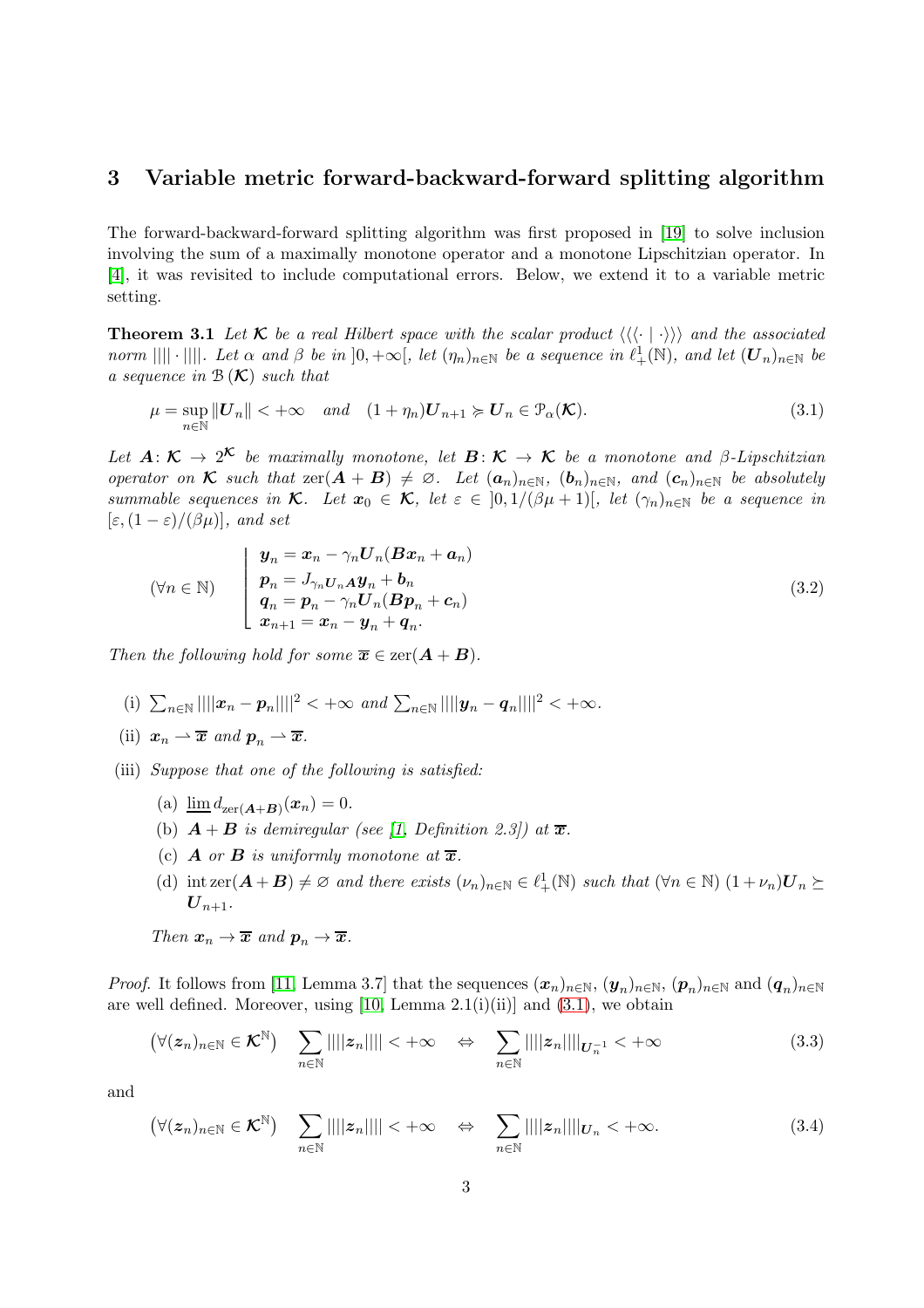Let us set

<span id="page-3-0"></span>
$$
(\forall n \in \mathbb{N}) \quad\n\begin{cases}\n\widetilde{\mathbf{y}}_n = \mathbf{x}_n - \gamma_n \mathbf{U}_n \mathbf{B} \mathbf{x}_n \\
\widetilde{p}_n = J_{\gamma_n \mathbf{U}_n \mathbf{A}} \widetilde{\mathbf{y}}_n \\
\widetilde{\mathbf{q}}_n = \widetilde{p}_n - \gamma_n \mathbf{U}_n \mathbf{B} \widetilde{p}_n\n\end{cases}\n\quad \text{and} \quad\n\begin{cases}\n\mathbf{u}_n = \gamma_n^{-1} \mathbf{U}_n^{-1} (\mathbf{x}_n - \widetilde{\mathbf{p}}_n) + \mathbf{B} \widetilde{\mathbf{p}}_n - \mathbf{B} \mathbf{x}_n \\
\mathbf{e}_n = \widetilde{\mathbf{x}}_{n+1} - \mathbf{x}_{n+1} \\
\mathbf{d}_n = \mathbf{q}_n - \widetilde{\mathbf{q}}_n + \widetilde{\mathbf{y}}_n - \mathbf{y}_n.\n\end{cases}\n\tag{3.5}
$$

Then [\(3.5\)](#page-3-0) yields

<span id="page-3-1"></span>
$$
(\forall n \in \mathbb{N}) \quad \boldsymbol{u}_n = \gamma_n^{-1} \boldsymbol{U}_n^{-1} (\ \widetilde{\boldsymbol{y}}_n - \widetilde{\boldsymbol{p}}_n) + \boldsymbol{B} \widetilde{\boldsymbol{p}}_n \in \boldsymbol{A} \widetilde{\boldsymbol{p}}_n + \boldsymbol{B} \widetilde{\boldsymbol{p}}_n, \tag{3.6}
$$

and [\(3.5\)](#page-3-0), [\(3.2\)](#page-2-2), Lemma [\[11,](#page-12-9) Lemma 3.7(ii)], and the Lipschitzianity of  $\bf{B}$  on  $\bf{\cal{K}}$  yield

$$
(\forall n \in \mathbb{N}) \quad \begin{cases} \|\|\|\boldsymbol{y}_n - \widetilde{\boldsymbol{y}}_n\|\|_{\boldsymbol{U}_n^{-1}} \leq (\beta \mu)^{-1} \|\|\boldsymbol{a}_n\|\|_{\boldsymbol{U}_n} \\ \|\|\boldsymbol{p}_n - \widetilde{\boldsymbol{p}}_n\|\|\|_{\boldsymbol{U}_n^{-1}} \leq \|\|\boldsymbol{b}_n\|\|_{\boldsymbol{U}_n^{-1}} + (\beta \mu)^{-1} \|\|\boldsymbol{a}_n\|\|\|_{\boldsymbol{U}_n} \\ \|\|\boldsymbol{q}_n - \widetilde{\boldsymbol{q}}_n\|\|\|_{\boldsymbol{U}_n^{-1}} \leq 2 \Big( \|\|\boldsymbol{b}_n\|\|\|_{\boldsymbol{U}_n^{-1}} + (\beta \mu)^{-1} \|\|\boldsymbol{a}_n\|\|\|_{\boldsymbol{U}_n} \Big) + (\beta \mu)^{-1} \|\|\boldsymbol{c}_n\|\|\|_{\boldsymbol{U}_n} . \end{cases} \tag{3.7}
$$

Since  $(a_n)_{n\in\mathbb{N}}$ ,  $(b_n)_{n\in\mathbb{N}}$ , and  $(c_n)_{n\in\mathbb{N}}$  are absolutely summable sequences in  $\mathcal{K}$ , we derive from [\(3.3\)](#page-2-3), [\(3.4\)](#page-2-4), [\(3.5\)](#page-3-0), and [\(3.7\)](#page-3-1) that

<span id="page-3-3"></span>
$$
\begin{cases} \sum_{n\in\mathbb{N}} ||||\mathbf{p}_n - \widetilde{\mathbf{p}}_n|||| < +\infty & \text{and} \quad \sum_{n\in\mathbb{N}} ||||\mathbf{p}_n - \widetilde{\mathbf{p}}_n||||_{\mathbf{U}_n^{-1}} < +\infty\\ \sum_{n\in\mathbb{N}} ||||\mathbf{q}_n - \widetilde{\mathbf{q}}_n|||| < +\infty & \text{and} \quad \sum_{n\in\mathbb{N}} ||||\mathbf{q}_n - \widetilde{\mathbf{q}}_n||||_{\mathbf{U}_n^{-1}} < +\infty\\ \sum_{n\in\mathbb{N}} ||||\mathbf{d}_n|||| < +\infty & \text{and} \quad \sum_{n\in\mathbb{N}} ||||\mathbf{d}_n||||_{\mathbf{U}_n^{-1}} < +\infty. \end{cases} \tag{3.8}
$$

Now, let  $x \in \text{zer}(A + B)$ . Then, for every  $n \in \mathbb{N}$ ,  $(x, -\gamma_n \mathbf{U}_n B x) \in \text{gra}(\gamma_n \mathbf{U}_n A)$  and [\(3.5\)](#page-3-0) yields  $(\widetilde{p}_n, \widetilde{y}_n - \widetilde{p}_n) \in \text{gra}(\gamma_n \mathbf{U}_n \mathbf{A})$ . Hence, by monotonicity of  $\mathbf{U}_n \mathbf{A}$  with respect to the scalar product  $\langle \langle \langle \cdot | \cdot \rangle \rangle \rangle_{U_n^{-1}}$ , we have  $\langle \langle \langle \tilde{p}_n - x | \tilde{p}_n - \tilde{y}_n - \gamma_n U_n B x \rangle \rangle \rangle_{U_n^{-1}} \leq 0$ . Moreover, by monotonicity of  $\mathbf{U}_n \mathbf{B}$  with respect to the scalar product  $\langle \langle \langle \cdot | \cdot \rangle \rangle \rangle_{\mathbf{U}_n^{-1}}$ , we also have  $\langle\langle \langle \widetilde{\boldsymbol{p}}_n - \boldsymbol{x} \mid \gamma_n \boldsymbol{U}_n \boldsymbol{B} \boldsymbol{x} - \gamma_n \boldsymbol{U}_n \boldsymbol{B} \widetilde{\boldsymbol{p}}_n \rangle \rangle\rangle_{\boldsymbol{U}_n^{-1}} \leq 0.$  By adding the last two inequalities, we obtain

$$
(\forall n \in \mathbb{N}) \quad \langle \langle \langle \widetilde{\boldsymbol{p}}_n - \boldsymbol{x} \mid \widetilde{\boldsymbol{p}}_n - \widetilde{\boldsymbol{y}}_n - \gamma_n \boldsymbol{U}_n \boldsymbol{B} \widetilde{\boldsymbol{p}}_n \rangle \rangle \rangle_{\boldsymbol{U}_n^{-1}} \leq 0. \tag{3.9}
$$

In turn, we derive from [\(3.5\)](#page-3-0) that

<span id="page-3-2"></span>
$$
(\forall n \in \mathbb{N}) \quad 2\gamma_n \langle \langle \langle \widetilde{\mathbf{p}}_n - \mathbf{x} \mid \mathbf{U}_n \mathbf{B} \mathbf{x}_n - \mathbf{U}_n \mathbf{B} \widetilde{\mathbf{p}}_n \rangle \rangle \rangle_{\mathbf{U}_n^{-1}} \n= 2 \langle \langle \langle \widetilde{\mathbf{p}}_n - \mathbf{x} \mid \widetilde{\mathbf{p}}_n - \widetilde{\mathbf{y}}_n - \gamma_n \mathbf{U}_n \mathbf{B} \widetilde{\mathbf{p}}_n \rangle \rangle \rangle_{\mathbf{U}_n^{-1}} \n+ 2 \langle \langle \langle \widetilde{\mathbf{p}}_n - \mathbf{x} \mid \gamma_n \mathbf{U}_n \mathbf{B} \mathbf{x}_n + \widetilde{\mathbf{y}}_n - \widetilde{\mathbf{p}}_n \rangle \rangle \rangle_{\mathbf{U}_n^{-1}} \n\leq 2 \langle \langle \langle \widetilde{\mathbf{p}}_n - \mathbf{x} \mid \gamma_n \mathbf{U}_n \mathbf{B} \mathbf{x}_n + \widetilde{\mathbf{y}}_n - \widetilde{\mathbf{p}}_n \rangle \rangle \rangle_{\mathbf{U}_n^{-1}} \n= 2 \langle \langle \langle \widetilde{\mathbf{p}}_n - \mathbf{x} \mid \mathbf{x}_n - \widetilde{\mathbf{p}}_n \rangle \rangle \rangle_{\mathbf{U}_n^{-1}} \n= ||||\mathbf{x}_n - \mathbf{x}|| ||_{\mathbf{U}_n^{-1}}^2 - ||||\widetilde{\mathbf{p}}_n - \mathbf{x}|| ||_{\mathbf{U}_n^{-1}}^2 - ||||\mathbf{x}_n - \widetilde{\mathbf{p}}_n|| ||_{\mathbf{U}_n^{-1}}^2.
$$
\n(3.10)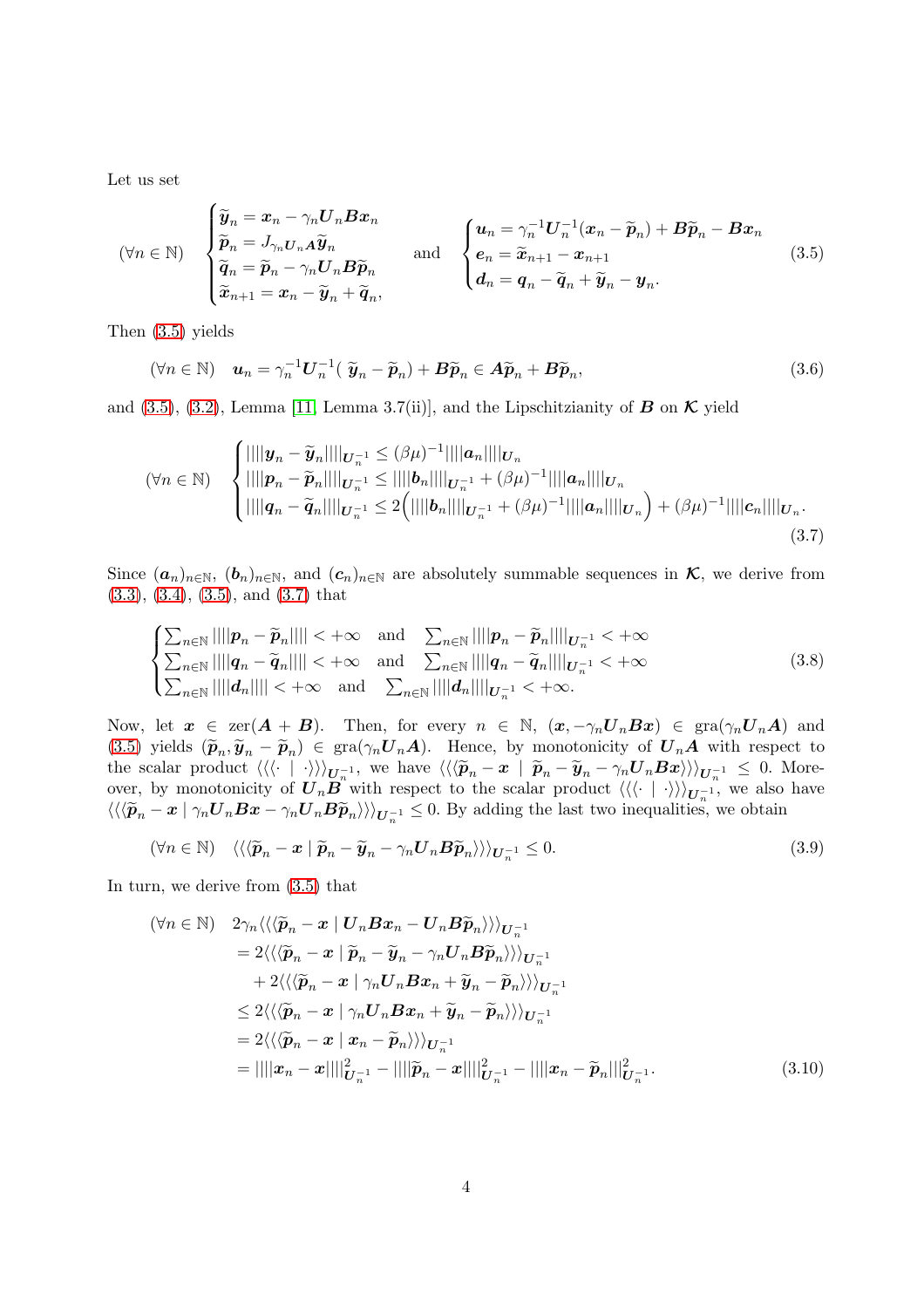Hence, using [\(3.5\)](#page-3-0), [\(3.10\)](#page-3-2), the β-Lipschitz continuity of  $\bf{B}$ , [\(3.1\)](#page-2-1), and [\[10,](#page-12-3) Lemma 2.1(ii)], for every  $n \in \mathbb{N}$ , we obtain

<span id="page-4-1"></span>
$$
\|\|\tilde{x}_{n+1} - x\|\|_{U_n^{-1}}^2 = \|\|\tilde{q}_n + x_n - \tilde{y}_n - x\|\|_{U_n^{-1}}^2
$$
  
\n
$$
= \|\|(\tilde{p}_n - x) + \gamma_n U_n (Bx_n - B\tilde{p}_n)\|\|_{U_n^{-1}}^2
$$
  
\n
$$
= \|\|\tilde{p}_n - x\|\|_{U_n^{-1}}^2 + 2\gamma_n \langle\langle\langle \tilde{p}_n - x \mid Bx_n - B\tilde{p}_n \rangle\rangle\rangle
$$
  
\n
$$
+ \gamma_n^2 \|\|U_n (Bx_n - B\tilde{p}_n)\|\|_{U_n^{-1}}^2
$$
  
\n
$$
\leq \|\|x_n - x\|\|_{U_n^{-1}}^2 - \|\|x_n - \tilde{p}_n\|\|_{U_n^{-1}}^2 + \gamma_n^2 \mu \beta^2 \|\|x_n - \tilde{p}_n\|\|^2
$$
  
\n
$$
\leq \|\|x_n - x\|\|_{U_n^{-1}}^2 - \mu^{-1} \|\|x_n - \tilde{p}_n\|\|^2 + \gamma_n^2 \mu \beta^2 \|\|x_n - \tilde{p}_n\|\|^2.
$$
 (3.11)

Hence, it follows from  $(3.1)$  and  $[10, \text{ Lemma } 2.1(i)]$  that

$$
(\forall n \in \mathbb{N}) \quad ||||\widetilde{\mathbf{x}}_{n+1} - \mathbf{x}||||_{\mathbf{U}_{n+1}^{-1}}^2 \le (1 + \eta_n) ||||\mathbf{x}_n - \mathbf{x}||||_{\mathbf{U}_n^{-1}}^2 - \mu^{-1} (1 - \gamma_n^2 \beta^2 \mu^2) ||||\mathbf{x}_n - \widetilde{\mathbf{p}}_n||||^2. \tag{3.12}
$$

Consequently,

<span id="page-4-0"></span>
$$
(\forall n \in \mathbb{N}) \quad ||||\widetilde{\mathbf{x}}_{n+1} - \mathbf{x}||||_{\mathbf{U}_{n+1}^{-1}} \le (1 + \eta_n) ||||\mathbf{x}_n - \mathbf{x}||||_{\mathbf{U}_n^{-1}}.
$$
\n(3.13)

For every  $n \in \mathbb{N}$ , set

$$
\varepsilon_n = \sqrt{\mu \alpha^{-1}} \Big( 2(||||\boldsymbol{b}_n||||_{\boldsymbol{U}_n^{-1}} + (\beta \mu)^{-1}||||\boldsymbol{a}_n||||_{\boldsymbol{U}_n} \Big) + (\beta \mu)^{-1}||||\boldsymbol{c}_n||||\boldsymbol{c}_n||||\boldsymbol{a}_n||||\boldsymbol{a}_n||||\boldsymbol{a}_n||||\boldsymbol{a}_n|.
$$
 (3.14)

Then  $(\varepsilon_n)_{n\in\mathbb{N}}$  is summable by [\(3.3\)](#page-2-3) and [\(3.4\)](#page-2-4). We derive from [\[10,](#page-12-3) Lemma 2.1(ii)(iii)], and [\(3.8\)](#page-3-3) that

$$
(\forall n \in \mathbb{N}) \quad ||||e_n||||_{U_{n+1}^{-1}} = ||||\widetilde{x}_{n+1} - x_{n+1}||||_{U_{n+1}^{-1}}
$$
  
\n
$$
\leq \sqrt{\alpha^{-1}}||||\widetilde{x}_{n+1} - x_{n+1}||||
$$
  
\n
$$
\leq \sqrt{\mu \alpha^{-1}}||||\widetilde{x}_{n+1} - x_{n+1}||||_{U_{n}^{-1}}
$$
  
\n
$$
\leq \sqrt{\mu \alpha^{-1}}(||||\widetilde{y}_n - y_n||||_{U_{n}^{-1}} + ||||\widetilde{q}_n - q_n||||_{U_{n}^{-1}})
$$
  
\n
$$
\leq \varepsilon_n.
$$
\n(3.15)

In turn, we derive from [\(3.13\)](#page-4-0) that

<span id="page-4-2"></span>
$$
(\forall n \in \mathbb{N}) \quad ||||x_{n+1} - x||||_{U_{n+1}^{-1}} \le ||||\widetilde{x}_{n+1} - x||||_{U_{n+1}^{-1}} + ||||\widetilde{x}_{n+1} - x_{n+1}||||_{U_{n+1}^{-1}}
$$
  
\n
$$
\le ||||\widetilde{x}_{n+1} - x||||_{U_{n+1}^{-1}} + \varepsilon_n
$$
  
\n
$$
\le (1 + \eta_n) ||||x_n - x||||_{U_n^{-1}} + \varepsilon_n.
$$
\n(3.16)

This shows that  $(x_n)_{n\in\mathbb{N}}$  is | · |–quasi-Fejér monotone with respect to the target set  $\text{zer}(A + B)$ relative to  $(\underline{\boldsymbol{U}}_n^{-1})_{n\in\mathbb{N}}$ . Moreover, by [\[10,](#page-12-3) Proposition 3.2],  $(||\|\boldsymbol{x}_n - \boldsymbol{x}||\|_{\boldsymbol{U}_n^{-1}})_{n\in\mathbb{N}}$  is bounded. In turn, since **B** and  $(J_{\gamma_n}U_nA)_{n\in\mathbb{N}}$  are Lipschitzian, and  $(\forall n \in \mathbb{N})$   $\mathbf{x} = J_{\gamma_n}U_nA(\mathbf{x} - \gamma_n\mathbf{U}_nB\mathbf{x})$ , we deduce from [\(3.5\)](#page-3-0) that  $(\tilde{\mathbf{y}}_n)_{n \in \mathbb{N}}$ ,  $(\tilde{\mathbf{p}}_n)_{n \in \mathbb{N}}$ , and  $(\tilde{\mathbf{q}}_n)_{n \in \mathbb{N}}$  are bounded. Therefore,

$$
\tau = \sup_{n \in \mathbb{N}} \{ ||||\mathbf{x}_n - \widetilde{\mathbf{y}}_n + \widetilde{\mathbf{q}}_n - \mathbf{x}|| ||_{\mathbf{U}_n^{-1}}, ||||\mathbf{x}_n - \mathbf{x}|| ||_{\mathbf{U}_n^{-1}}, 1 + \eta_n \} < +\infty.
$$
\n(3.17)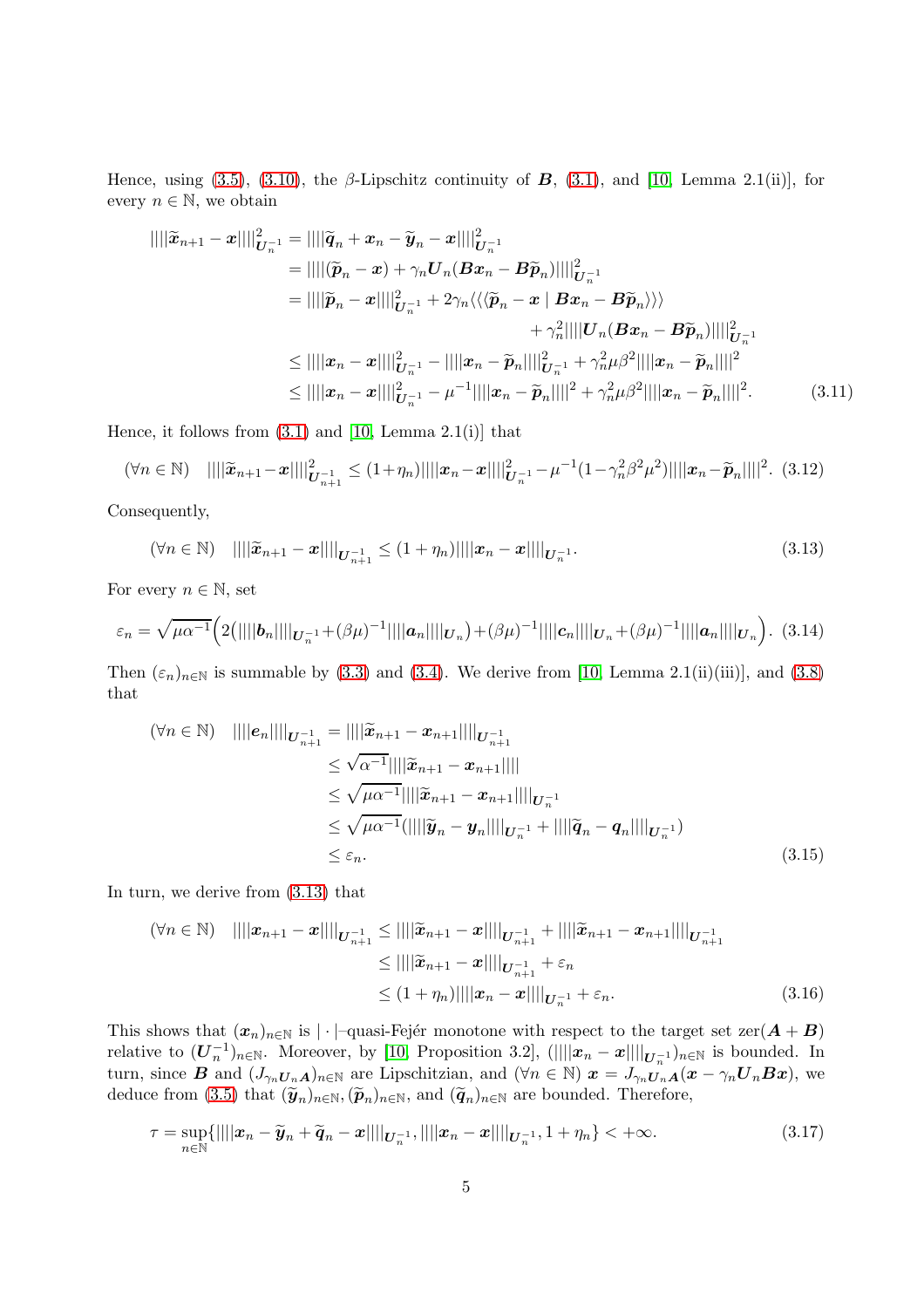Hence, using [\(3.5\)](#page-3-0), Cauchy-Schwarz for the norms  $(|||| \cdot || ||_{U_n^{-1}})_{n \in \mathbb{N}}$ , and [\(3.11\)](#page-4-1), we get

$$
(\forall n \in \mathbb{N}) \ || ||x_{n+1} - x|| ||_{U_n^{-1}}^2 = || ||x_n - y_n + q_n - x|| ||_{U_n^{-1}}^2
$$
  
\n
$$
= || ||\widetilde{q}_n + x_n - \widetilde{y}_n - x + d_n|| ||_{U_n^{-1}}^2
$$
  
\n
$$
\leq || ||\widetilde{q}_n + x_n - \widetilde{y}_n - x|| ||_{U_n^{-1}}^2 + 2\tau || ||d_n|| ||_{U_n^{-1}} + || ||d_n|| ||_{U_n^{-1}}^2
$$
  
\n
$$
\leq || ||x_n - x|| ||_{U_n^{-1}}^2 - \mu^{-1} (1 - \gamma_n^2 \beta^2 \mu^2) || ||x_n - \widetilde{p}_n|| ||^2 + \varepsilon_{1,n},
$$
\n(3.18)

where  $(\forall n \in \mathbb{N}) \varepsilon_{1,n} = 2\tau ||||\boldsymbol{d}_n|| ||_{\boldsymbol{U}_n^{-1}} + ||||\boldsymbol{d}_n|| ||_{\boldsymbol{U}_n^{-1}}^2$ . In turn, for every  $n \in \mathbb{N}$ , by [\(3.1\)](#page-2-1) and [\[10,](#page-12-3) Lemma  $2.1(i)$ ],

$$
||||\boldsymbol{x}_{n+1} - \boldsymbol{x}||||_{\boldsymbol{U}_{n+1}^{-1}}^2 \le (1 + \eta_n) ||||\boldsymbol{x}_{n+1} - \boldsymbol{x}||||_{\boldsymbol{U}_n^{-1}}^2
$$
  
\n
$$
\le ||||\boldsymbol{x}_n - \boldsymbol{x}||||_{\boldsymbol{U}_n^{-1}}^2 - \mu^{-1} (1 - \gamma_n^2 \beta^2 \mu^2) ||||\boldsymbol{x}_n - \widetilde{\boldsymbol{p}}_n||||^2 + \tau \varepsilon_{1,n} + \tau^2 \eta_n.
$$
\n(3.19)

Since  $(\tau \varepsilon_{1,n} + \tau^2 \eta_n)_{n \in \mathbb{N}} \in \ell^1_+(\mathbb{N})$  by [\(3.8\)](#page-3-3), it follows from [\[7,](#page-12-12) Lemma 3.1] that

<span id="page-5-0"></span>
$$
\sum_{n \in \mathbb{N}} ||||\mathbf{x}_n - \widetilde{\mathbf{p}}_n||||^2 < +\infty. \tag{3.20}
$$

[\(i\):](#page-2-5) It follows from  $(3.20)$  and  $(3.8)$  that

$$
\sum_{n\in\mathbb{N}}||||x_n - p_n||||^2 \le 2\sum_{n\in\mathbb{N}}||||x_n - \widetilde{p}_n||||^2 + 2\sum_{n\in\mathbb{N}}||||p_n - \widetilde{p}_n||||^2 < +\infty.
$$
\n(3.21)

Furthermore, we derive from [\(3.8\)](#page-3-3) and [\(3.5\)](#page-3-0) that

$$
\sum_{n \in \mathbb{N}} ||||\mathbf{y}_n - \mathbf{q}_n||||^2 = \sum_{n \in \mathbb{N}} ||||\widetilde{\mathbf{q}}_n - \widetilde{\mathbf{y}}_n + \mathbf{d}_n||||^2
$$
  
\n
$$
= \sum_{n \in \mathbb{N}} ||||\widetilde{\mathbf{p}}_n - \mathbf{x}_n + \gamma_n \mathbf{U}_n (\mathbf{B} \mathbf{x}_n - \mathbf{B} \widetilde{\mathbf{p}}_n) + \mathbf{d}_n||||^2
$$
  
\n
$$
\leq 3 \Big( \sum_{n \in \mathbb{N}} ||||\mathbf{x}_n - \widetilde{\mathbf{p}}_n||||^2 + ||||\gamma_n \mathbf{U}_n (\mathbf{B} \mathbf{x}_n - \mathbf{B} \widetilde{\mathbf{p}}_n)||||^2 + ||||\mathbf{d}_n||||^2 \Big)
$$
  
\n
$$
< +\infty.
$$
\n(3.22)

[\(ii\):](#page-2-6) Let x be a weak cluster point of  $(x_n)_{n\in\mathbb{N}}$ . Then there exists a subsequence  $(x_{k_n})_{n\in\mathbb{N}}$ that converges weakly to x. Therefore  $\widetilde{p}_{k_n} \to x$  by [\(3.20\)](#page-5-0). Furthermore, it follows from [\(3.5\)](#page-3-0) that  $u_{k_n} \to 0$ . Hence, since  $(\forall n \in \mathbb{N})$   $(\widetilde{p}_{k_n}, u_{k_n}) \in \text{gra}(A + B)$ , we obtain,  $x \in \text{zer}(A + B)$ [\[2,](#page-12-13) Proposition 20.33(ii)]. Altogether, it follows [\[10,](#page-12-3) Lemma 2.3(ii)] and [\[10,](#page-12-3) Theorem 3.3] that  $x_n \rightharpoonup \overline{x}$  and hence that  $p_n \rightharpoonup \overline{x}$  by [\(i\).](#page-2-5)

[\(iii\)\(a\):](#page-2-7) Since **A** and **B** are maximally monotone and dom  $B = \mathcal{K}$ ,  $A + B$  is maximally monotone [\[2,](#page-12-13) Corollary 24.4(i)],  $zer(A + B)$  is therefore closed [2, Proposition 23.39]. Hence, the claims follow from [\(i\),](#page-2-5)  $(3.16)$ , and [\[10,](#page-12-3) Proposition 3.4].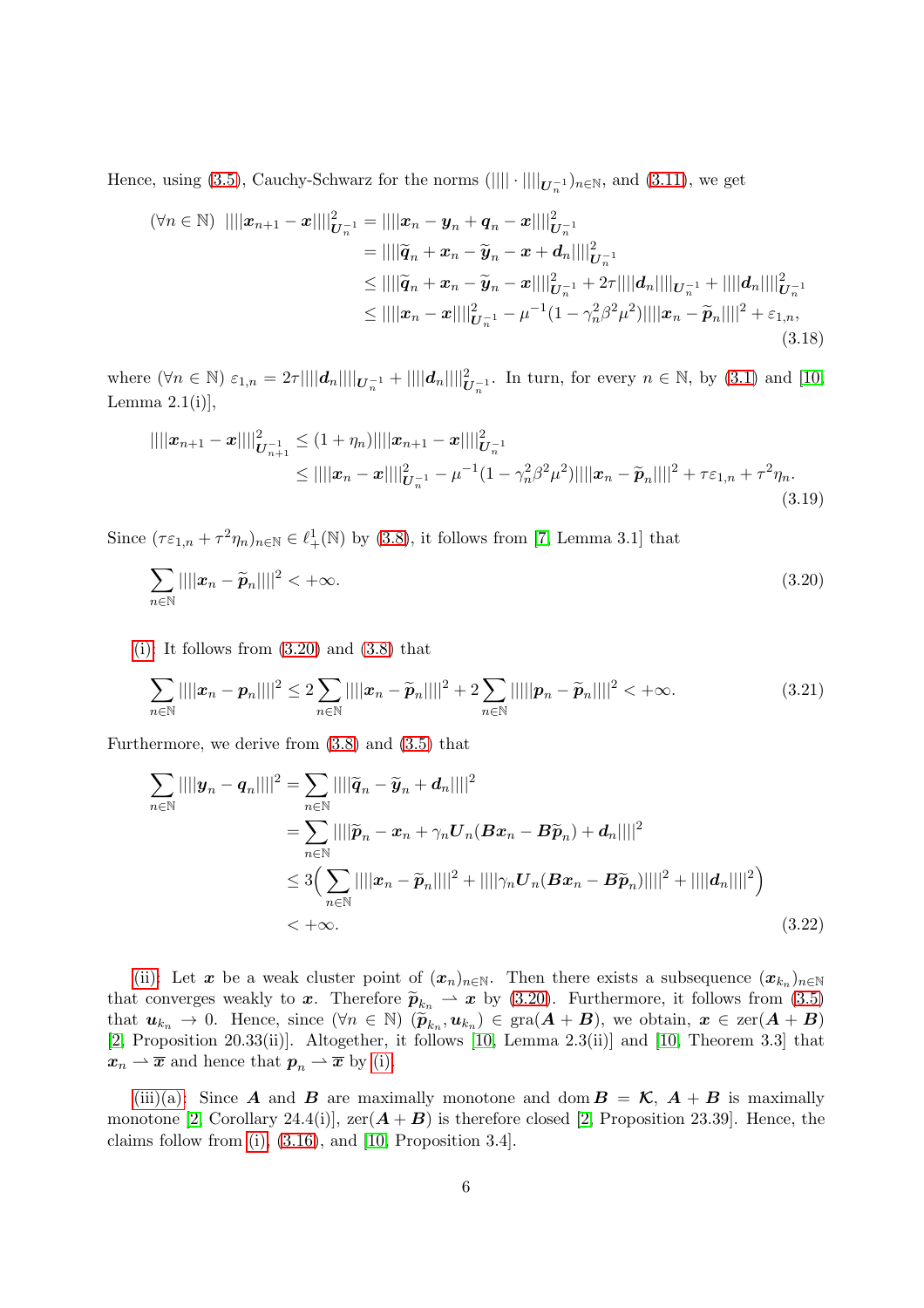[\(iii\)\(b\):](#page-2-8) By [\(i\),](#page-2-5)  $x_n \to \overline{x}$ , and hence [\(3.20\)](#page-5-0) implies that  $\widetilde{p}_n \to \overline{x}$ . Furthermore, it follows from [\(3.5\)](#page-3-0) that  $u_n \to 0$ . Hence, since  $(\forall n \in \mathbb{N}) (\tilde{p}_n, u_n) \in \text{gra}(A + B)$  and since  $A + B$  is demiregular at  $\bar{x}$ , by [\[1,](#page-12-6) Definition 2.3],  $\tilde{p}_n \to \bar{x}$ , and therefore [\(3.20\)](#page-5-0) implies that  $x_n \to \bar{x}$ .

[\(iii\)\(c\):](#page-2-9) If **A** or **B** is uniformly monotone at  $\overline{x}$ , then  $A + B$  is uniformly monotone at  $\overline{x}$ . Therefore, the result follows from [\[1,](#page-12-6) Proposition 2.4(i)].

[\(iii\)\(d\):](#page-2-10) Suppose that  $z \in \text{intzer}(A + B)$  and fix  $\rho \in [0, +\infty]$  such that  $B(z;\rho) \subset \text{zer}(A + B)$ . It follows from [\(3.16\)](#page-4-2) and [\[10,](#page-12-3) Proposition 3.2] that

$$
\varepsilon = \sup_{\mathbf{x}\in B(\mathbf{z};\rho)} \sup_{n\in\mathbb{N}} ||||\mathbf{x}_n - \mathbf{x}||||_{\mathbf{U}_n^{-1}} \leq (1/\sqrt{\alpha}) \Big( \sup_{n\in\mathbb{N}} ||||\mathbf{x}_n - \mathbf{z}|||| + \sup_{\mathbf{x}\in B(\mathbf{z};\rho)} ||||\mathbf{x} - \mathbf{z}|||| \Big) < +\infty
$$
 (3.23)

and from [\(3.16\)](#page-4-2) that

$$
(\forall n \in \mathbb{N})(\forall \boldsymbol{x} \in B(\boldsymbol{z};\rho)) \mid |||\boldsymbol{x}_{n+1} - \boldsymbol{x}||||_{\boldsymbol{U}_{n+1}^{-1}}^2 \le ||||\boldsymbol{x}_n - \boldsymbol{x}||||_{\boldsymbol{U}_n^{-1}}^2 + 2\varepsilon(\varepsilon\eta_n + \varepsilon_n) + (\varepsilon\eta_n + \varepsilon_n)^2.
$$
\n(3.24)

Hence, the claim follows from [\(i\),](#page-2-5) [\[10,](#page-12-3) Lemma 2.1], and [10, Proposition 4.3].  $\Box$ 

Remark 3.2 Here are some remarks.

- (i) In the case when  $(\forall n \in \mathbb{N})$   $\mathbf{U}_n = \mathbf{Id}$ , the standard forward-backward-forward splitting algorithm [\(3.2\)](#page-2-2) reduces to algorithm proposed in [\[4,](#page-12-10) Eq. (2.3)], which was proposed initially in the error-free setting in [\[19\]](#page-13-3).
- (ii) An alternative variable metric splitting algorithm proposed in [\[14\]](#page-12-14) can be used to find a zero of the sum of a maximally monotone operator  $\boldsymbol{A}$  and a Lipschitzian monotone operator  $\boldsymbol{B}$ in instance when  $\kappa$  is finite-dimensional. This algorithm uses a different error model and involves more iteration-dependent variables than [\(3.2\)](#page-2-2).

**Example 3.3** Let  $f: K \to [-\infty, +\infty]$  be a proper lower semicontinuous convex function, let  $\alpha \in [0, +\infty],$  let  $\beta \in [0, +\infty],$  let  $\mathcal{B}: \mathcal{K} \to \mathcal{K}$  be a monotone and  $\beta$ -Lipschitzian operator, let  $(\eta_n)_{n\in\mathbb{N}}\in\ell^1_+(\mathbb{N})$ , and let  $(\mathbf{U}_n)_{n\in\mathbb{N}}$  be a sequence in  $\mathcal{P}_\alpha(\mathcal{K})$  that satisfies [\(3.1\)](#page-2-1). Furthermore, let  $x_0 \in \mathcal{K}$ , let  $\varepsilon \in [0, \min\{1, 1/(\mu\beta + 1)\}]$ , where  $\mu$  is defined as in  $(3.1)$ , let  $(\gamma_n)_{n \in \mathbb{N}}$  be a sequence in  $[\varepsilon,(1-\varepsilon)/(\beta\mu)]$ . Suppose that the variational inequality

<span id="page-6-0"></span>find 
$$
\bar{x} \in \mathcal{K}
$$
 such that  $(\forall y \in \mathcal{K})$   $\langle \bar{x} - y | B\bar{x} \rangle + f(\bar{x}) \le f(y)$  (3.25)

admits at least one solution and set

$$
(\forall n \in \mathbb{N}) \qquad \begin{cases} \n\boldsymbol{y}_n = \boldsymbol{x}_n - \gamma_n \boldsymbol{U}_n \boldsymbol{B} \boldsymbol{x}_n \\ \n\boldsymbol{p}_n = \arg \min_{\boldsymbol{x} \in \mathcal{K}} (\boldsymbol{f}(\boldsymbol{x}) + \frac{1}{2\gamma_n} || ||\boldsymbol{x} - \boldsymbol{y}_n || ||_{\boldsymbol{U}_n^{-1}}^2) \\ \n\boldsymbol{q}_n = \boldsymbol{p}_n - \gamma_n \boldsymbol{U}_n \boldsymbol{B} \boldsymbol{p}_n \\ \n\boldsymbol{x}_{n+1} = \boldsymbol{x}_n - \boldsymbol{y}_n + \boldsymbol{q}_n. \n\end{cases} \tag{3.26}
$$

Then  $(\mathbf{x}_n)_{n\in\mathbb{N}}$  converges weakly to a solution  $\bar{x}$  to [\(3.25\)](#page-6-0).

*Proof.* Set  $A = \partial f$  and  $(\forall n \in \mathbb{N})$   $a_n = 0, b_n = 0, c_n = 0$  in Theorem [3.1](#page-2-11)[\(ii\).](#page-2-6)  $\square$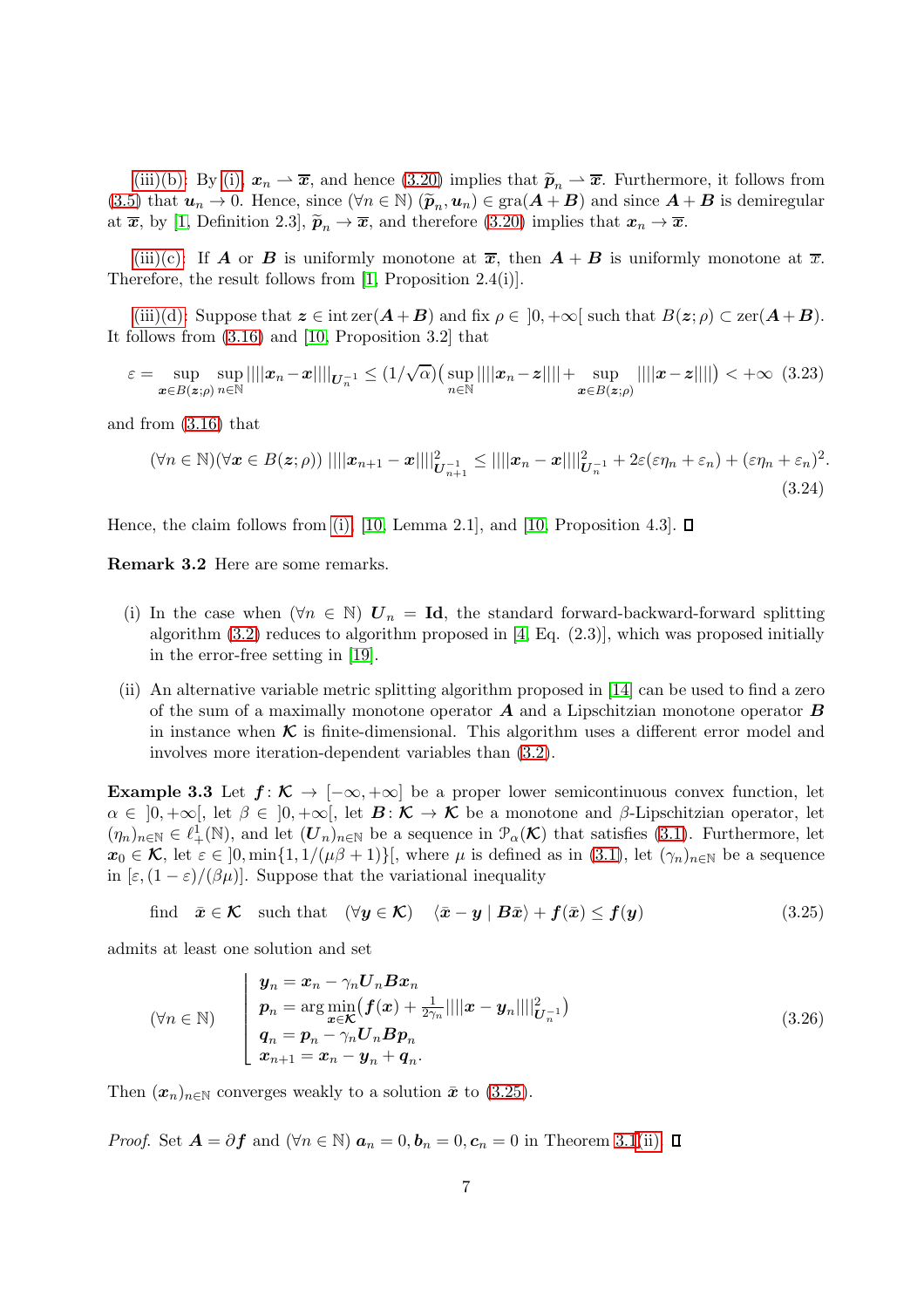#### <span id="page-7-0"></span>4 Monotone inclusions involving Lipschitzian operators

The applications of the forward-backward-forward splitting algorithm considered in [\[4,](#page-12-10) [9,](#page-12-11) [19\]](#page-13-3) can be extended to a variable metric setting using Theorem [3.1.](#page-2-11) As an illustration, we present a variable metric version of the algorithm proposed in [\[9,](#page-12-11) Eq. (3.1)]. Recall that the parallel sum of  $A: \mathcal{H} \to 2^{\mathcal{H}}$  and  $B: \mathcal{H} \to 2^{\mathcal{H}}$  is [\[2\]](#page-12-13)

$$
A \Box B = (A^{-1} + B^{-1})^{-1}.
$$
\n(4.1)

<span id="page-7-1"></span>**Problem 4.1** Let H be a real Hilbert space, let m be a strictly positive integer, let  $z \in \mathcal{H}$ , let  $A: \mathcal{H} \to 2^{\mathcal{H}}$  be maximally monotone operator, let  $C: \mathcal{H} \to \mathcal{H}$  be monotone and  $\nu_0$ -Lipschitzian for some  $\nu_0 \in [0, +\infty[$ . For every  $i \in \{1, ..., m\}$ , let  $\mathcal{G}_i$  be a real Hilbert space, let  $r_i \in \mathcal{G}_i$ , let  $B_i: \mathcal{G}_i \to 2^{\mathcal{G}_i}$  be maximally monotone operator, let  $D_i: \mathcal{G}_i \to 2^{\mathcal{G}_i}$  be monotone and such that  $D_i^{-1}$ is  $\nu_i$ -Lipschitzian for some  $\nu_i \in ]0, +\infty[$ , and let  $L_i: \mathcal{H} \to \mathcal{G}_i$  is a nonzero bounded linear operator. Suppose that

<span id="page-7-4"></span>
$$
z \in \operatorname{ran}\left(A + \sum_{i=1}^{m} L_i^*\left((B_i \square D_i)(L_i \cdot - r_i)\right) + C\right).
$$
\n(4.2)

The problem is to solve the primal inclusion

<span id="page-7-3"></span><span id="page-7-2"></span>find 
$$
\overline{x} \in \mathcal{H}
$$
 such that  $z \in A\overline{x} + \sum_{i=1}^{m} L_i^* \big( (B_i \square D_i)(L_i \overline{x} - r_i) \big) + C\overline{x}$ , (4.3)

and the dual inclusion

find 
$$
\overline{v}_1 \in \mathcal{G}_1, \ldots, \overline{v}_m \in \mathcal{G}_m
$$
 such that  $(\exists x \in \mathcal{H})$  
$$
\begin{cases} z - \sum_{i=1}^m L_i^* \overline{v}_i \in Ax + Cx, \\ (\forall i \in \{1, \ldots, m\}) \ \overline{v}_i \in (B_i \square D_i)(L_i x - r_i). \end{cases}
$$
(4.4)

As shown in [\[9\]](#page-12-11), Problem [4.1](#page-7-1) covers a wide class of problems in nonlinear analysis and convex optimization problems. However, the algorithm in [\[9,](#page-12-11) Theorem 3.1] is studied in the context of a fixed metric. The following result extends this result to a variable metric setting.

Corollary 4.2 *Let*  $\alpha$  *be in*  $]0, +\infty[$ *, let*  $(\eta_{0,n})_{n\in\mathbb{N}}$  *be a sequence in*  $\ell^1_+(\mathbb{N})$ *, let*  $(U_n)_{n\in\mathbb{N}}$  *be a sequence*  $in \mathcal{P}_{\alpha}(\mathcal{H})$ *, and for every*  $i \in \{1, \ldots, m\}$ *, let*  $(\eta_{i,n})_{n \in \mathbb{N}}$  *be a sequence in*  $\ell_{+}^{1}(\mathbb{N})$ *, let*  $(U_{i,n})_{n \in \mathbb{N}}$  *be a sequence in*  $\mathcal{P}_{\alpha}(\mathcal{G}_i)$  *such that*  $\mu = \sup_{n \in \mathbb{N}} \{ ||U_n||, ||U_{1,n}||, \ldots, ||U_{m,n}|| \} < +\infty$  *and* 

$$
(\forall n \in \mathbb{N}) \quad (1 + \eta_{0,n})U_{n+1} \succcurlyeq U_n, \quad and \quad (\forall i \in \{1, \dots, m\}) \quad (1 + \eta_{i,n})U_{i,n+1} \succcurlyeq U_{i,n}.\tag{4.5}
$$

Let  $(a_{1,n})_{n\in\mathbb{N}}$ ,  $(b_{1,n})_{n\in\mathbb{N}}$ , and  $(c_{1,n})_{n\in\mathbb{N}}$  be absolutely summable sequences in  $\mathcal{H}$ , and for every  $i \in \{1, \ldots, m\}$ , let  $(a_{2,i,n})_{n \in \mathbb{N}}$ ,  $(b_{2,i,n})_{n \in \mathbb{N}}$ , and  $(c_{2,i,n})_{n \in \mathbb{N}}$  be absolutely summable sequences in Gi *. Furthermore, set*

$$
\beta = \max\{\nu_0, \nu_1, \dots, \nu_m\} + \sqrt{\sum_{i=1}^m \|L_i\|^2},\tag{4.6}
$$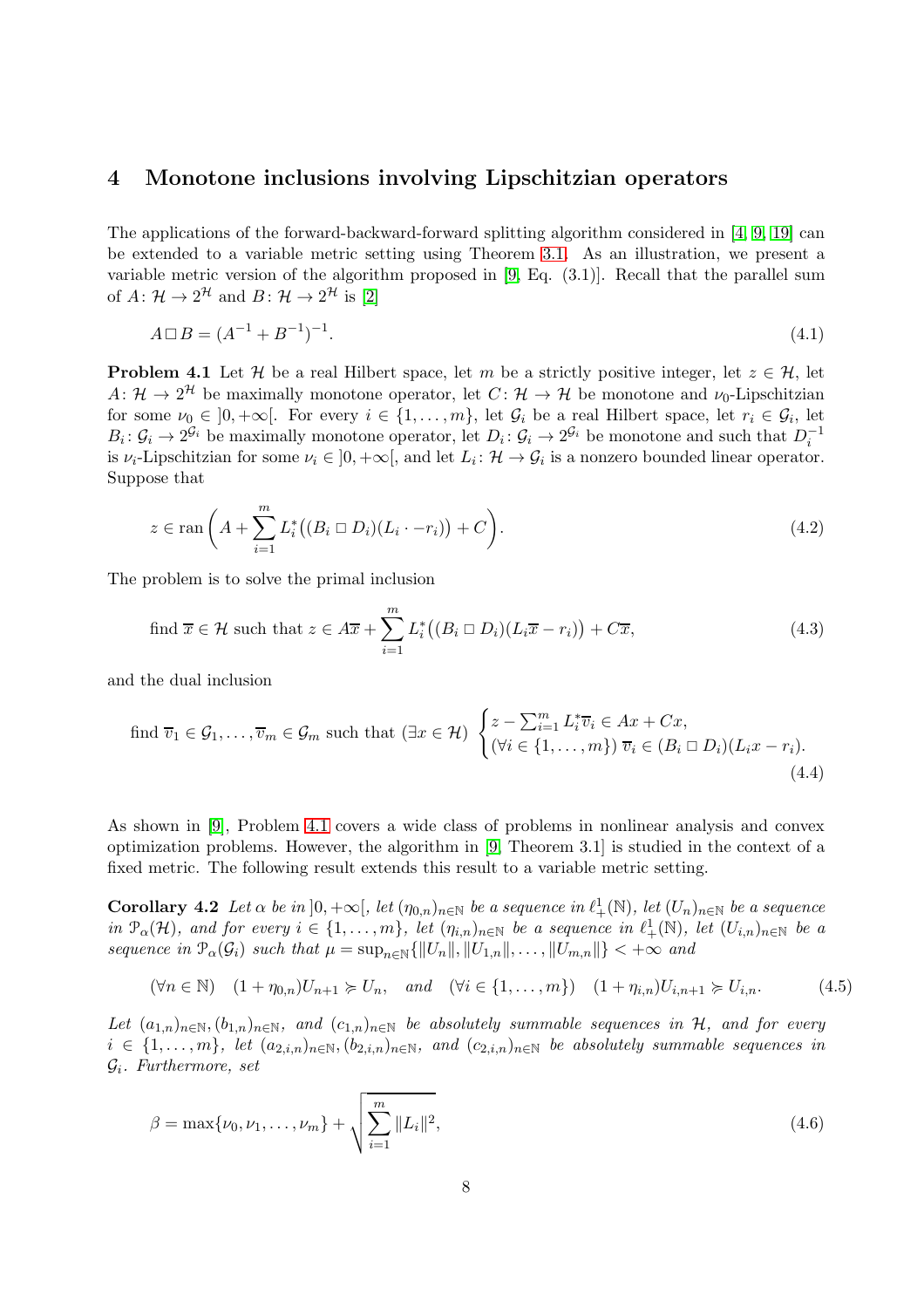*let*  $x_0 \in \mathcal{H}$ , *let*  $(v_{1,0}, \ldots, v_{m,0}) \in \mathcal{G}_1 \oplus \ldots \oplus \mathcal{G}_m$ , *let*  $\varepsilon \in [0,1/(1+\beta\mu)]$ , *let*  $(\gamma_n)_{n\in\mathbb{N}}$  *be a sequence in*  $[\varepsilon,(1-\varepsilon)/(\beta\mu)]$ *. Set* 

<span id="page-8-0"></span>
$$
(\forall n \in \mathbb{N})
$$
\n
$$
(\forall n \in \mathbb{N})
$$
\n
$$
\begin{cases}\ny_{1,n} = x_n - \gamma_n U_n (Cx_n + \sum_{i=1}^m L_i^* v_{i,n} + a_{1,n}) \\
p_{1,n} = J_{\gamma_n U_n A} (y_{1,n} + \gamma_n U_n z) + b_{1,n} \\
\text{for } i = 1, ..., m \\
y_{2,i,n} = v_{i,n} + \gamma_n U_{i,n} (L_i x_n - D_i^{-1} v_{i,n} + a_{2,i,n}) \\
p_{2,i,n} = J_{\gamma_n U_{i,n} B_i^{-1}} (y_{2,i,n} - \gamma_n U_{i,n} r_i) + b_{2,i,n} \\
q_{2,i,n} = p_{2,i,n} + \gamma_n U_{i,n} (L_i p_{1,n} - D_i^{-1} p_{2,i,n} + c_{2,i,n}) \\
v_{i,n+1} = v_{i,n} - y_{2,i,n} + q_{2,i,n} \\
q_{1,n} = p_{1,n} - \gamma_n U_n (C p_{1,n} + \sum_{i=1}^m L_i^* p_{2,i,n} + c_{1,n})\n\end{cases}
$$
\n(4.7)

<span id="page-8-1"></span>*Then the following hold.*

- (i)  $\sum_{n\in\mathbb{N}}||x_n p_{1,n}||^2 < +\infty$  and  $(\forall i \in \{1, ..., m\})$   $\sum_{n\in\mathbb{N}}||v_{i,n} p_{2,i,n}||^2 < +\infty$ .
- <span id="page-8-4"></span><span id="page-8-3"></span><span id="page-8-2"></span>(ii) *There exist a solution*  $\overline{x}$  *to* [\(4.3\)](#page-7-2) *and a solution*  $(\overline{v}_1, \ldots, \overline{v}_m)$  *to* [\(4.4\)](#page-7-3) *such that the following hold.*
	- (a)  $x_n \rightharpoonup \overline{x}$  and  $p_{1,n} \rightharpoonup \overline{x}$ .
	- (b)  $(\forall i \in \{1, ..., m\}) v_{i,n} \rightarrow \overline{v}_i$  and  $p_{2,i,n} \rightarrow \overline{v}_i$ .
	- (c) *Suppose that* A *or* C *is uniformly monotone at*  $\overline{x}$ *, then*  $x_n \to \overline{x}$  *and*  $p_{1,n} \to \overline{x}$ *.*
	- (d) Suppose that  $B_j^{-1}$  or  $D_j^{-1}$  is uniformly monotone at  $\overline{v}_j$ , for some  $j \in \{1, ..., m\}$ , then  $v_{j,n} \to \overline{v}_j$  and  $p_{2,j,n} \to \overline{v}_j$ .

<span id="page-8-5"></span>*Proof*. All sequences generated by algorithm [\(4.7\)](#page-8-0) are well defined by [\[11,](#page-12-9) Lemma 3.7]. We define  $\mathcal{K} = \mathcal{H} \oplus \mathcal{G}_1 \oplus \cdots \oplus \mathcal{G}_m$  the Hilbert direct sum of the Hilbert spaces  $\mathcal{H}$  and  $(\mathcal{G}_i)_{1 \leq i \leq m}$ , the scalar product and the associated norm of  $\kappa$  respectively defined by

$$
\langle \langle \langle \cdot | \cdot \rangle \rangle \rangle : ((x, \mathbf{v}), (y, \mathbf{w})) \mapsto \langle x | y \rangle + \sum_{i=1}^{m} \langle v_i | w_i \rangle \text{ and } ||||| \cdot ||||: (x, \mathbf{v}) \mapsto \sqrt{||x||^2 + \sum_{i=1}^{m} ||v_i||^2},
$$
\n(4.8)

where  $\mathbf{v} = (v_1, \ldots, v_m)$  and  $\mathbf{w} = (w_1, \ldots, w_m)$  are generic elements in  $\mathcal{G}_1 \oplus \cdots \oplus \mathcal{G}_m$ . Set

$$
\begin{cases}\n\mathbf{A}: \mathcal{K} \to 2^{\mathcal{K}}: (x, v_1, \dots, v_m) \mapsto (-z + Ax) \times (r_1 + B_1^{-1} v_1) \times \dots \times (r_m + B_m^{-1} v_m) \\
\mathbf{B}: \mathcal{K} \to \mathcal{K}: (x, v_1, \dots, v_m) \mapsto \left(Cx + \sum_{i=1}^m L_i^* v_i, D_1^{-1} v_1 - L_1 x, \dots, D_m^{-1} v_m - L_m x\right) \\
(\forall n \in \mathbb{N}) \quad \mathbf{U}_n: \mathcal{K} \to \mathcal{K}: (x, v_1, \dots, v_m) \mapsto (U_n x, U_{1,n} v_1, \dots U_{m,n} v_m).\n\end{cases} \tag{4.9}
$$

Since **A** is maximally monotone [\[2,](#page-12-13) Propositions 20.22 and 20.23], **B** is monotone and  $\beta$ -Lipschitzian [\[9,](#page-12-11) Eq. (3.10)] with dom  $\mathbf{B} = \mathcal{K}$ ,  $\mathbf{A} + \mathbf{B}$  is maximally monotone [\[2,](#page-12-13) Corollary 24.24(i)]. Now set  $(\forall n \in \mathbb{N})$   $\eta_n = \max\{\eta_{0,n}, \eta_{1,n}, \ldots, \eta_{m,n}\}.$  Then  $(\eta_n)_{n \in \mathbb{N}} \in \ell^1_+(\mathbb{N})$ . Moreover, we derive from our assumptions on the sequences  $(U_n)_{n\in\mathbb{N}}$  and  $(U_{1,n})_{n\in\mathbb{N}},\ldots,(U_{m,n})_{n\in\mathbb{N}}$  that

$$
\mu = \sup_{n \in \mathbb{N}} \|\mathbf{U}_n\| < +\infty \quad \text{and} \quad (1 + \eta_n)\mathbf{U}_{n+1} \succcurlyeq \mathbf{U}_n \in \mathcal{P}_\alpha(\mathcal{K}). \tag{4.10}
$$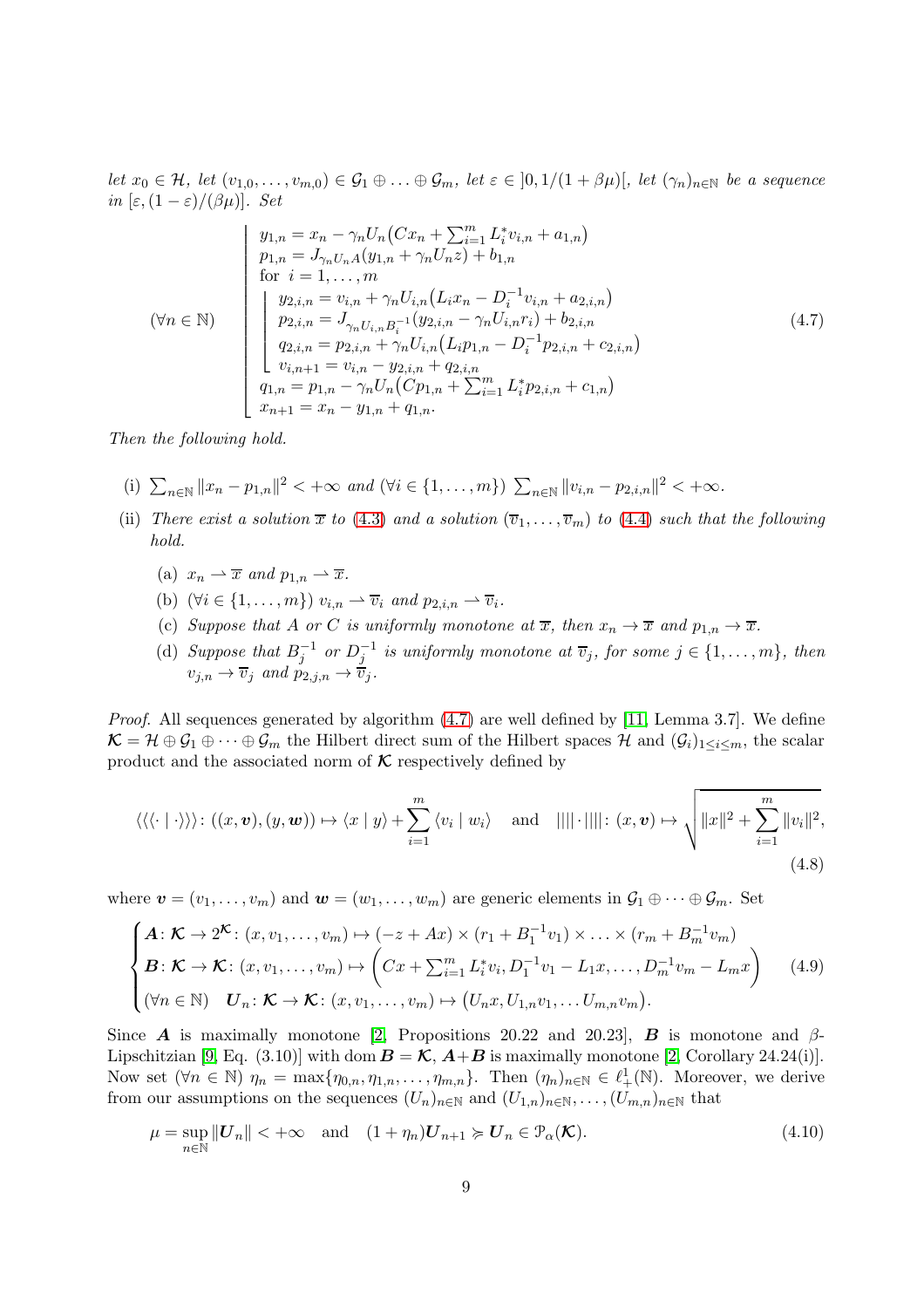In addition, [\[2,](#page-12-13) Propositions 23.15(ii) and 23.16] yield  $(\forall \gamma \in [0, +\infty[)(\forall n \in \mathbb{N})(\forall (x, v_1, \dots, v_m) \in$  $\mathcal{K}$ 

<span id="page-9-0"></span>
$$
J_{\gamma U_n A}(x, v_1, \dots, v_m) = \left( J_{\gamma U_n A}(x + \gamma U_n z), \left( J_{\gamma U_{i,n} B_i^{-1}}(v_i - \gamma U_{i,n} r_i) \right)_{1 \le i \le m} \right). \tag{4.11}
$$

It is shown in [\[9,](#page-12-11) Eq. (3.12)] and [9, Eq. (3.13)] that under the condition [\(4.2\)](#page-7-4),  $\text{zer}(\mathbf{A} + \mathbf{B}) \neq \emptyset$ . Moreover, [\[9,](#page-12-11) Eq. (3.21)] and [\[9,](#page-12-11) Eq. (3.22)] yield

<span id="page-9-1"></span> $(\overline{x}, \overline{v}_1, \ldots, \overline{v}_m) \in \text{zer}(\mathbf{A} + \mathbf{B}) \Rightarrow \overline{x}$  solves  $(4.3)$  and  $(\overline{v}_1, \ldots, \overline{v}_m)$  solves  $(4.4)$ . (4.12)

Let us next set

$$
(\forall n \in \mathbb{N}) \quad\n\begin{cases}\n\boldsymbol{x}_n = (x_n, v_{1,n}, \dots, v_{m,n}) \\
\boldsymbol{y}_n = (y_{1,n}, y_{2,1,n}, \dots, y_{2,m,n}) \\
\boldsymbol{p}_n = (p_{1,n}, p_{2,1,n}, \dots, p_{2,m,n}) \\
\boldsymbol{q}_n = (q_{1,n}, q_{2,1,n}, \dots, q_{2,m,n})\n\end{cases}\n\quad\n\text{and}\n\quad\n\begin{cases}\n\boldsymbol{a}_n = (a_{1,n}, a_{2,1,n}, \dots, a_{2,m,n}) \\
\boldsymbol{b}_n = (b_{1,n}, b_{2,1,n}, \dots, b_{2,m,n}) \\
\boldsymbol{c}_n = (c_{1,n}, c_{2,1,n}, \dots, c_{2,m,n}).\n\end{cases}\n\tag{4.13}
$$

Then our assumptions imply that

$$
\sum_{n\in\mathbb{N}}||||\boldsymbol{a}_n|||| < \infty, \quad \sum_{n\in\mathbb{N}}||||\boldsymbol{b}_n|||| < \infty, \quad \text{and} \quad \sum_{n\in\mathbb{N}}||||\boldsymbol{c}_n|||| < \infty.
$$
 (4.14)

Furthermore, it follows from the definition of  $\mathbf{B}$ , [\(4.11\)](#page-9-0), and [\(4.13\)](#page-9-1) that [\(4.7\)](#page-8-0) can be rewritten in  $\kappa$  as

$$
(\forall n \in \mathbb{N}) \qquad \begin{cases} \n\boldsymbol{y}_n = \boldsymbol{x}_n - \gamma_n \boldsymbol{U}_n (\boldsymbol{B} \boldsymbol{x}_n + \boldsymbol{a}_n) \\ \n\boldsymbol{p}_n = J_{\gamma_n} \boldsymbol{U}_n \boldsymbol{A} \boldsymbol{y}_n + \boldsymbol{b}_n \\ \n\boldsymbol{q}_n = \boldsymbol{p}_n - \gamma_n \boldsymbol{U}_n (\boldsymbol{B} \boldsymbol{p}_n + \boldsymbol{c}_n) \\ \n\boldsymbol{x}_{n+1} = \boldsymbol{x}_n - \boldsymbol{y}_n + \boldsymbol{q}_n, \n\end{cases} \tag{4.15}
$$

which is  $(3.2)$ . Moreover, every specific conditions in Theorem [3.1](#page-2-11) are satisfied.

[\(i\):](#page-8-1) By Theorem [3.1](#page-2-11)[\(i\),](#page-2-5)  $\sum_{n \in \mathbb{N}} ||||x_n - p_n||||^2 < \infty$ .

 $(ii)(a)\&(ii)(b)$ : These assertions follow from Theorem [3.1](#page-2-11)[\(ii\).](#page-2-6)

[\(ii\)\(c\):](#page-8-4) Theorem [3.1](#page-2-11)[\(ii\)](#page-2-6) shows that  $(\overline{x}, \overline{v}_1, \ldots, \overline{v}_m) \in \text{zer}(A + B)$ . Hence, it follows from [\[9,](#page-12-11) Eq (3.19)] that  $(\overline{x}, \overline{v}_1, \ldots, \overline{v}_m)$  satisfies the inclusions

<span id="page-9-3"></span><span id="page-9-2"></span>
$$
\begin{cases}\n-\sum_{i=1}^{m} L_i^* \overline{v}_i - C\overline{x} \in -z + A\overline{x} \\
(\forall i \in \{1, ..., m\}) \ L_i \overline{x} - D_i^{-1} \overline{v}_i \in r_i + B_i^{-1} \overline{v}_i.\n\end{cases} \tag{4.16}
$$

For every  $n \in \mathbb{N}$  and every  $i \in \{1, \ldots, m\}$ , set

$$
\begin{cases}\n\widetilde{y}_{1,n} = x_n - \gamma_n U_n \big( Cx_n + \sum_{i=1}^m L_i^* v_{i,n} \big) \\
\widetilde{p}_{1,n} = J_{\gamma_n U_n A}(\widetilde{y}_{1,n} + \gamma_n U_n z)\n\end{cases}\n\text{ and }\n\begin{cases}\n\widetilde{y}_{2,i,n} = v_{i,n} + \gamma_n U_{i,n} \big( L_i x_n - D_i^{-1} v_{i,n} \big) \\
\widetilde{p}_{2,i,n} = J_{\gamma_n U_{i,n} B_i^{-1}}(\widetilde{y}_{2,i,n} - \gamma_n U_{i,n} r_i).\n\end{cases}\n\tag{4.17}
$$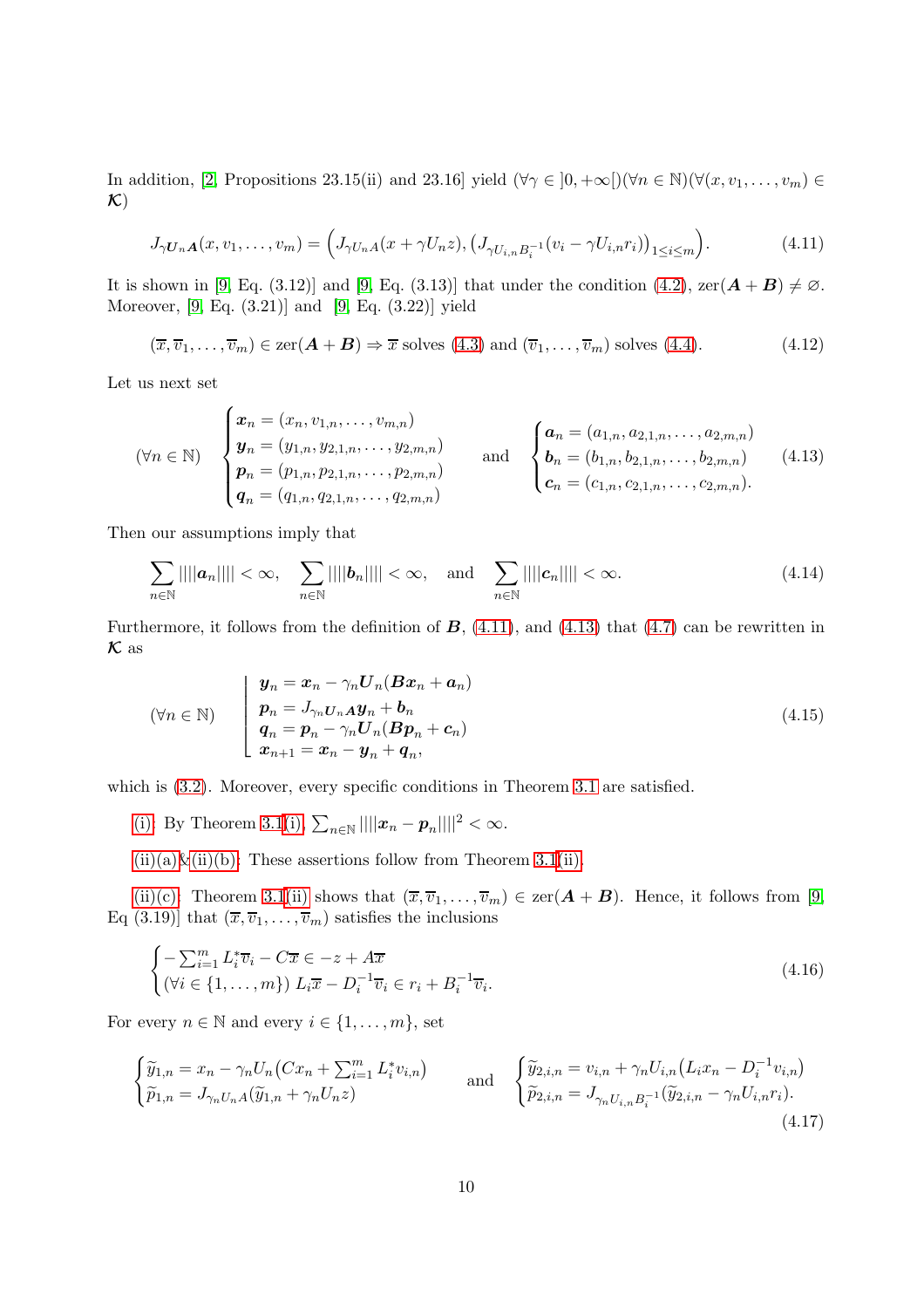Then, using [\[11,](#page-12-9) Lemma 3.7], we get

 $\widetilde{p}_{1,n} - p_{1,n} \to 0 \text{ and } (\forall i \in \{1, ..., m\}) \quad \widetilde{p}_{2,i,n} - p_{2,i,n} \to 0,$ (4.18)

in turn, by  $(i), (ii)(a)$ , and  $(ii)(b)$ , we obtain

<span id="page-10-5"></span><span id="page-10-0"></span>
$$
\widetilde{p}_{1,n} - x_n \to 0
$$
,  $\widetilde{p}_{1,n} \rightharpoonup \overline{x}$ , and  $(\forall i \in \{1, ..., m\})$   $\widetilde{p}_{2,i,n} - v_{i,n} \to 0$ ,  $\widetilde{p}_{2,i,n} \rightharpoonup \overline{v}_i$ . (4.19)

Furthermore, we derive from [\(4.17\)](#page-9-2) that

$$
(\forall n \in \mathbb{N}) \quad \begin{cases} \gamma_n^{-1} U_n^{-1} (x_n - \widetilde{p}_{1,n}) - \sum_{i=1}^m L_i^* v_{i,n} - C x_n \in -z + A \widetilde{p}_{1,n} \\ (\forall i \in \{1, \dots, m\}) \ \gamma_n^{-1} U_{i,n}^{-1} (v_{i,n} - \widetilde{p}_{2,i,n}) + L_i x_n - D_i^{-1} v_{i,n} \in r_i + B_i^{-1} \widetilde{p}_{2,i,n}. \end{cases} \tag{4.20}
$$

Since A is uniformly monotone at  $\bar{x}$ , using [\(4.16\)](#page-9-3) and [\(4.20\)](#page-10-0), there exists an increasing function  $\phi_A: [0, +\infty] \to [0, +\infty]$  vanishing only at 0 such that, for every  $n \in \mathbb{N}$ ,

$$
\phi_A(\|\widetilde{p}_{1,n} - \overline{x}\|) \leqslant \left\langle \widetilde{p}_{1,n} - \overline{x} \mid \gamma_n^{-1} U_n^{-1} (x_n - \widetilde{p}_{1,n}) - \sum_{i=1}^m (L_i^* v_{i,n} - L_i^* \overline{v}_i) - (Cx_n - C\overline{x}) \right\rangle
$$

$$
= \left\langle \widetilde{p}_{1,n} - \overline{x} \mid \gamma_n^{-1} U_n^{-1} (x_n - \widetilde{p}_{1,n}) \right\rangle - \sum_{i=1}^m \left\langle \widetilde{p}_{1,n} - \overline{x} \mid L_i^* v_{i,n} - L_i^* \overline{v}_i \right\rangle - \chi_n,
$$
\n(4.21)

where we denote  $(\forall n \in \mathbb{N})$   $\chi_n = \langle \tilde{p}_{1,n} - \bar{x} \mid Cx_n - C\bar{x} \rangle$ . Since  $(B_i^{-1})_{1 \leq i \leq m}$  are monotone, for every  $i \in \{1, \ldots, m\}$ , we obtain

<span id="page-10-2"></span><span id="page-10-1"></span>
$$
(\forall n \in \mathbb{N}) \quad 0 \leq \left\langle \widetilde{p}_{2,i,n} - \overline{v}_i \mid L_i x_n + \gamma_n^{-1} U_{i,n}^{-1} (v_{i,n} - \widetilde{p}_{2,i,n}) - L_i \overline{x} - (D_i^{-1} v_{i,n} - D_i^{-1} \overline{v}_i) \right\rangle
$$
  
=  $\left\langle \widetilde{p}_{2,i,n} - \overline{v}_i \mid L_i (x_n - \overline{x}) + \gamma_n^{-1} U_{i,n}^{-1} (v_{i,n} - \widetilde{p}_{2,i,n}) \right\rangle - \beta_{i,n},$  (4.22)

where  $(\forall n \in \mathbb{N})$   $\beta_{i,n} = \langle \tilde{p}_{2,i,n} - \overline{v}_i \mid D_i^{-1} v_{i,n} - D_i^{-1} \overline{v}_i \rangle$ . Now, adding [\(4.22\)](#page-10-1) from  $i = 1$  to  $i = m$ and [\(4.21\)](#page-10-2), we obtain, for every  $n \in \mathbb{N}$ ,

$$
\phi_A(\|\widetilde{p}_{1,n} - \overline{x}\|) \le \langle \widetilde{p}_{1,n} - \overline{x} \mid \gamma_n^{-1} U_n^{-1} (x_n - \widetilde{p}_{1,n}) \rangle + \left\langle \widetilde{p}_{1,n} - \overline{x} \mid \sum_{i=1}^m L_i^* (\widetilde{p}_{2,i,n} - v_{i,n}) \right\rangle + \sum_{i=1}^m \left\langle \widetilde{p}_{2,i,n} - \overline{v}_i \mid L_i (x_n - \widetilde{p}_{1,n}) + \gamma_n^{-1} U_{i,n}^{-1} (v_{i,n} - \widetilde{p}_{2,i,n}) \right\rangle - \chi_n - \sum_{i=1}^m \beta_{i,n}.
$$
\n(4.23)

For every  $n \in \mathbb{N}$  and every  $i \in \{1, ..., m\}$ , we expand  $\chi_n$  and  $\beta_{i,n}$  as

<span id="page-10-4"></span><span id="page-10-3"></span>
$$
\begin{cases}\n\chi_n = \langle x_n - \overline{x} \mid Cx_n - C\overline{x} \rangle + \langle \widetilde{p}_{1,n} - x_n \mid Cx_n - C\overline{x} \rangle, \\
\beta_{i,n} = \langle v_{i,n} - \overline{v}_i \mid D_i^{-1}v_{i,n} - D_i^{-1}\overline{v}_i \rangle + \langle \widetilde{p}_{2,i,n} - v_{i,n} \mid D_i^{-1}v_{i,n} - D_i^{-1}\overline{v}_i \rangle.\n\end{cases} \tag{4.24}
$$

By monotonicity of C and  $(D_i^{-1})_{1 \leq i \leq m}$ ,

$$
(\forall n \in \mathbb{N}) \quad \begin{cases} \langle x_n - \overline{x} \mid Cx_n - C\overline{x} \rangle \ge 0, \\ (\forall i \in \{1, ..., m\}) \ \langle v_{i,n} - \overline{v}_i \mid D_i^{-1}v_{i,n} - D_i^{-1}\overline{v}_i \rangle \ge 0. \end{cases} \tag{4.25}
$$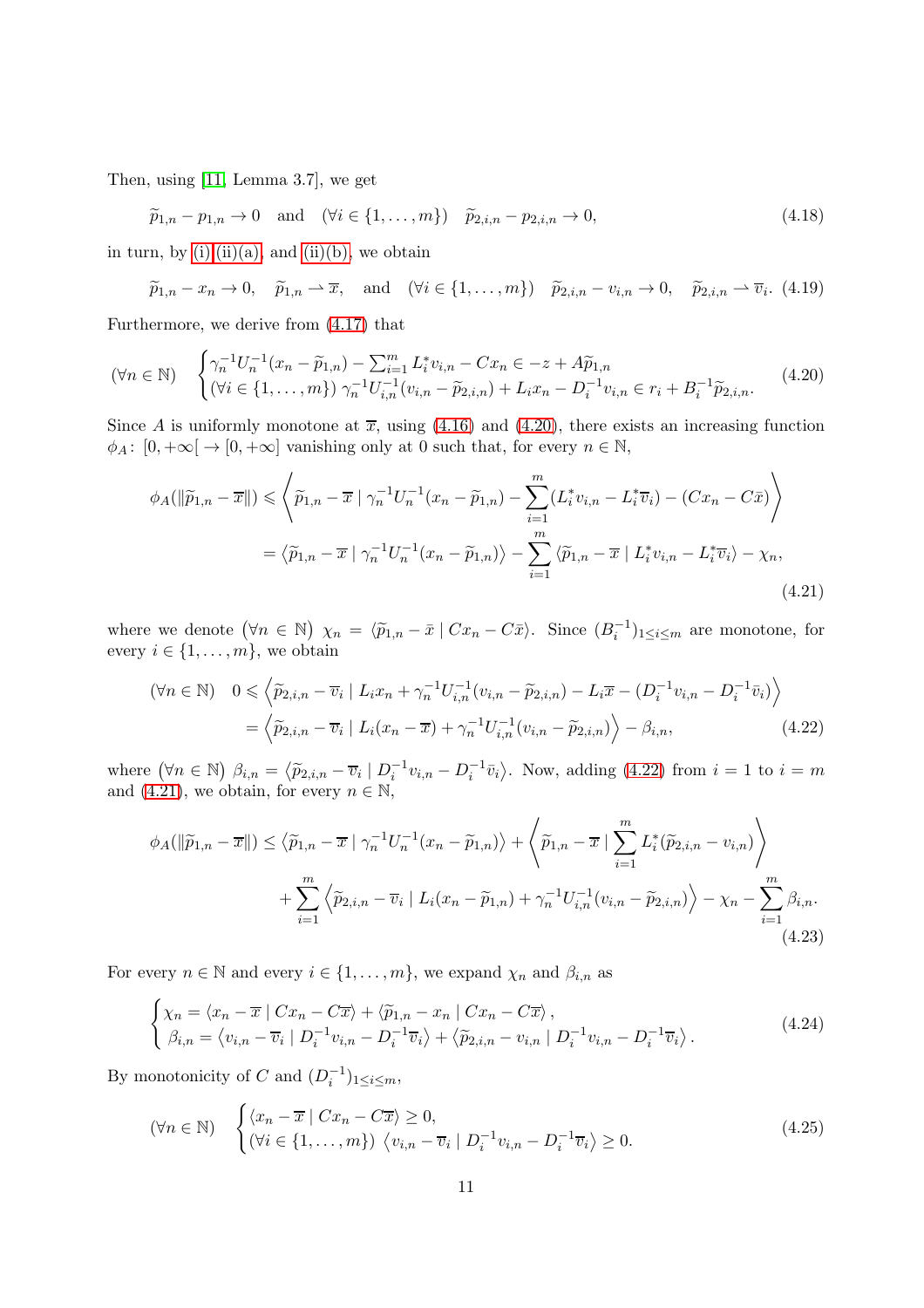Therefore, for every  $n \in \mathbb{N}$ , we derive from [\(4.24\)](#page-10-3) and [\(4.23\)](#page-10-4) that

$$
\phi_A(\|\widetilde{p}_{1,n} - \overline{x}\|) \leq \phi_A(\|\widetilde{p}_{1,n} - \overline{x}\|) + \langle x_n - \overline{x} \mid Cx_n - C\overline{x} \rangle + \sum_{i=1}^m \langle v_{i,n} - \overline{v}_i \mid D_i^{-1}v_{i,n} - D_i^{-1}\overline{v}_i \rangle
$$
  

$$
\leq \langle \widetilde{p}_{1,n} - \overline{x} \mid \gamma_n^{-1}U_n^{-1}(x_n - \widetilde{p}_{1,n}) \rangle + \langle \widetilde{p}_{1,n} - \overline{x} \mid \sum_{i=1}^m L_i^*(\widetilde{p}_{2,i,n} - v_{i,n}) \rangle
$$
  

$$
+ \sum_{i=1}^m \langle \widetilde{p}_{2,i,n} - \overline{v}_i \mid L_i(x_n - \widetilde{p}_{1,n}) + \gamma_n^{-1}U_{i,n}^{-1}(v_{i,n} - \widetilde{p}_{2,i,n}) \rangle
$$
  

$$
- \langle \widetilde{p}_{1,n} - x_n \mid Cx_n - C\overline{x} \rangle - \sum_{i=1}^m \langle \widetilde{p}_{2,i,n} - v_{i,n} \mid D_i^{-1}v_{i,n} - D_i^{-1}\overline{v}_i \rangle.
$$
 (4.26)

We set

<span id="page-11-0"></span>
$$
\zeta = \max_{1 \le i \le m} \sup_{n \in \mathbb{N}} \{ ||x_n - \overline{x}||, ||\widetilde{p}_{1,n} - \overline{x}||, ||v_{i,n} - \overline{v}_i||, ||\widetilde{p}_{2,i,n} - \overline{v}_i|| \}.
$$
\n(4.27)

Then it follows from [\(ii\)\(a\),](#page-8-2) [\(ii\)\(b\),](#page-8-3) and [\(4.19\)](#page-10-5) that  $\zeta < \infty$ , and from [\[10,](#page-12-3) Lemma 2.1(ii)] that  $(\forall n \in \mathbb{N})$   $\|\gamma_n^{-1}U_n^{-1}\| \leq (\varepsilon \alpha)^{-1}$  and  $(\forall i \in \{1, \ldots, m\})$   $\|\gamma_n^{-1}U_{i,n}^{-1}\| \leq (\varepsilon \alpha)^{-1}$ . Therefore, using the Cauchy-Schwarz inequality, and the Lipschitzianity of C and  $(D_i^{-1})_{1 \leq i \leq m}$ , we derive from [\(4.26\)](#page-11-0) that

<span id="page-11-1"></span>
$$
\phi_A(\|\widetilde{p}_{1,n} - \overline{x}\|) \le (\varepsilon \alpha)^{-1} \zeta \|x_n - \widetilde{p}_{1,n}\| + \zeta \sum_{i=1}^m \left( \|L_i\| \|x_n - \widetilde{p}_{1,n}\| + (\varepsilon \alpha)^{-1} \|v_{i,n} - \widetilde{p}_{2,i,n}\|\right) + \zeta \left( \sum_{i=1}^m \|L_i^*\| \|\widetilde{p}_{2,i,n} - v_{i,n}\| + \nu_0 \|\widetilde{p}_{1,n} - x_n\| + \sum_{i=1}^m \nu_i \|\widetilde{p}_{2,i,n} - v_{i,n}\|\right) \to 0.
$$
\n(4.28)

We deduce from [\(4.28\)](#page-11-1) and [\(4.19\)](#page-10-5) that  $\phi_A(\|\tilde{p}_{1,n} - \overline{x}\|) \to 0$ , which implies that  $\tilde{p}_{1,n} \to \overline{x}$ . In turn,  $x_n \to \overline{x}$  and  $p_n \to \overline{x}$ . Likewise, if C is uniformly monotone at  $\overline{x}$ , there exists an increasing function  $\phi_C: [0, +\infty] \to [0, +\infty]$  that vanishes only at 0 such that

$$
\phi_C(\|x_n - \overline{x}\|) \le (\varepsilon \alpha)^{-1} \zeta \|x_n - \widetilde{p}_{1,n}\| + \zeta \sum_{i=1}^m \left( \|L_i\| \|x_n - \widetilde{p}_{1,n}\| + (\varepsilon \alpha)^{-1} \|v_{i,n} - \widetilde{p}_{2,i,n}\|\right) + \zeta \left( \sum_{i=1}^m \|L_i^*\| \|\widetilde{p}_{2,i,n} - v_{i,n}\| + \nu_0 \|\widetilde{p}_{1,n} - x_n\| + \sum_{i=1}^m \nu_i \|\widetilde{p}_{2,i,n} - v_{i,n}\|\right) \to 0,
$$
\n(4.29)

in turn,  $x_n \to \overline{x}$  and  $p_n \to \overline{x}$ .

[\(ii\)\(d\):](#page-8-5) Proceeding as in the proof of [\(ii\)\(c\),](#page-8-4) we obtain the conclusions.  $\Box$ 

Acknowledgement. I thank Professor Patrick L. Combettes for bringing this problem to my attention and for helpful discussions.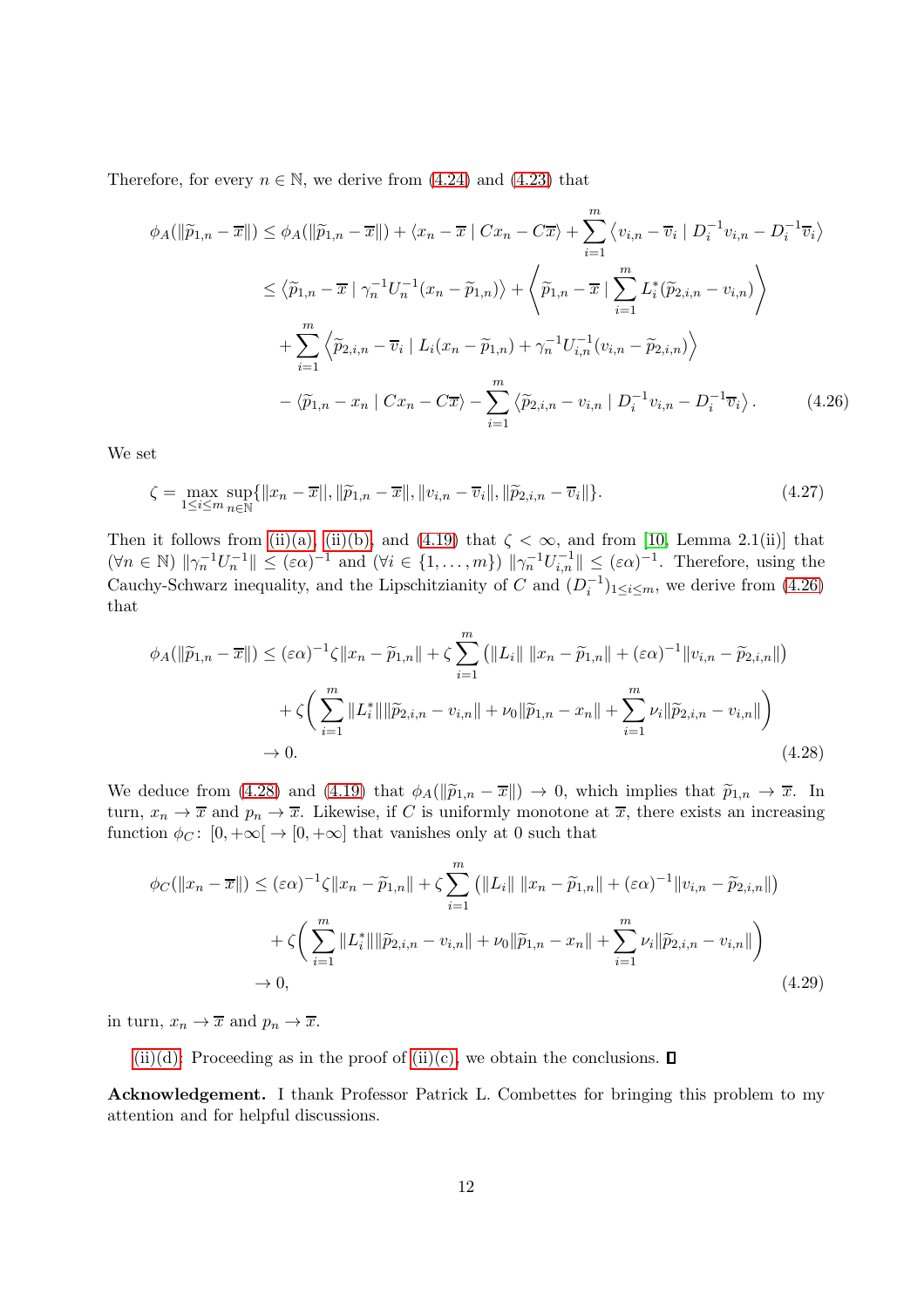## <span id="page-12-6"></span>References

- <span id="page-12-13"></span>[1] H. Attouch, L. M. Briceño-Arias, and P. L. Combettes, A parallel splitting method for coupled monotone inclusions, *SIAM J. Control Optim.*, vol. 48, pp. 3246–3270, 2010.
- <span id="page-12-0"></span>[2] H. H. Bauschke and P. L. Combettes, *Convex Analysis and Monotone Operator Theory in Hilbert Spaces*. Springer, New York, 2011.
- <span id="page-12-10"></span>[3] J. F. Bonnans, J. Ch. Gilbert, C. Lemaréchal, and C. A. Sagastizábal, A family of variable metric proximal methods, *Math. Programming*, vol. 68, pp. 15–47, 1995.
- <span id="page-12-1"></span>[4] L. M. Briceño-Arias and P. L. Combettes, A monotone+skew splitting model for composite monotone inclusions in duality, *SIAM J. Optim.*, vol. 21, pp. 1230–1250, 2011.
- <span id="page-12-2"></span>[5] J. V. Burke and M. Qian, A variable metric proximal point algorithm for monotone operators, *SIAM J. Control Optim.,* vol. 37, pp. 353–375, 1999.
- [6] J. V. Burke and M. Qian, On the superlinear convergence of the variable metric proximal point algorithm using Broyden and BFGS matrix secant updating, *Math. Program.*, vol. 88, pp. 157–181, 2000.
- <span id="page-12-12"></span>[7] P. L. Combettes, Quasi-Fejérian analysis of some optimization algorithms, *in Inherently Parallel Algorithms in Feasibility and Optimization and Their Applications* (D. Butnariu, Y. Censor, and S. Reich, Eds.), pp. 115–152. New York: Elsevier, 2001.
- <span id="page-12-11"></span><span id="page-12-7"></span>[8] P. L. Combettes, Solving monotone inclusions via compositions of nonexpansive averaged operators, *Optimization*, vol. 53, pp. 475–504, 2004.
- [9] P. L. Combettes and J.-C. Pesquet, Primal-dual splitting algorithm for solving inclusions with mixtures of composite, Lipschitzian, and parallel-sum type monotone operators, *Set-Valued Var. Anal.*, vol. 20, pp. 307–330, 2012.
- <span id="page-12-9"></span><span id="page-12-3"></span>[10] P. L. Combettes and B. C. V˜u, Variable metric quasi-Fej´er monotonicity, *Nonlinear Anal.,* to appear. <http://www.sciencedirect.com/science/article/pii/S0362546X12003616>
- [11] P. L. Combettes and B. C. V˜u, Variable metric forward-backward splitting with applications to monotone inclusions in duality, *Optimization,* to appear. <http://arxiv.org/abs/1206.6791>
- <span id="page-12-8"></span>[12] B. Mercier, *Topics in Finite Element Solution of Elliptic Problems* (Lectures on Mathematics, no. 63). Tata Institute of Fundamental Research, Bombay, 1979.
- <span id="page-12-4"></span>[13] C. Lemaréchal and C. Sagastizábal, Variable metric bundle methods: from conceptual to implementable forms, *Math. Program.*, vol. 76, pp. 393–410, 1997.
- <span id="page-12-14"></span>[14] P. A. Lotito, L. A. Parente, and M. V. Solodov, A class of variable metric decomposition methods for monotone variational inclusions, *J. Convex Anal.*, vol. 16, pp. 857–880, 2009.
- <span id="page-12-5"></span>[15] L. A. Parente, P. A. Lotito, and M. V. Solodov, A class of inexact variable metric proximal point algorithms, *SIAM J. Optim.*, vol. 19, pp. 240–260, 2008.